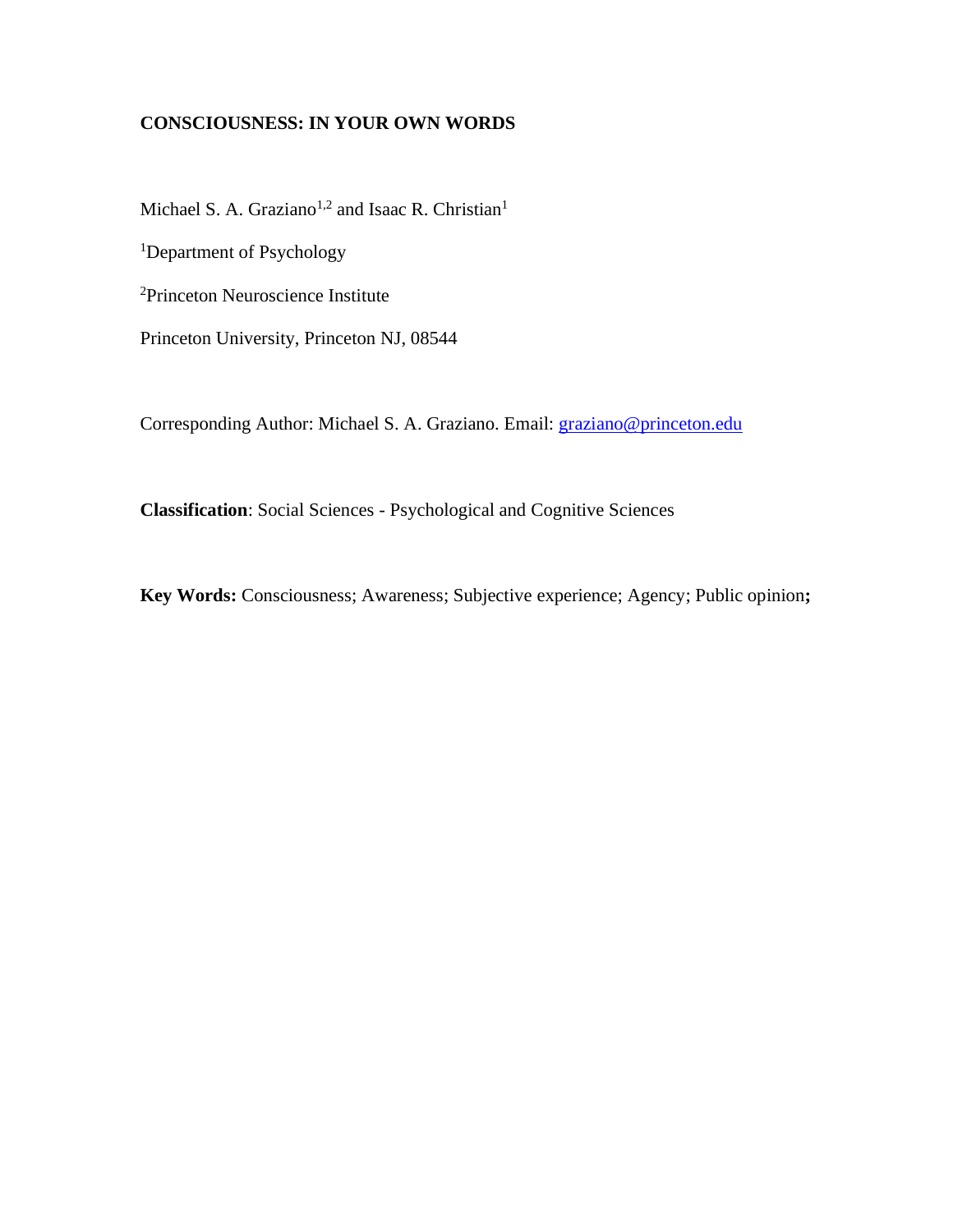**Abstract:** Surprisingly little is known about how the general public understands consciousness, yet information on common intuitions is crucial to discussions and theories of consciousness. We asked 202 members of the general public, "In your own words, what is consciousness?" and analyzed the frequencies with which different perspectives on consciousness were represented. Almost all people (89%) described consciousness as fundamentally receptive – possessing, knowing, perceiving, being aware, or experiencing. In contrast, the perspective that consciousness is agentic (actively making decisions, driving output, or controlling behavior) appeared in only 33% of responses. Consciousness as a social phenomenon was represented by 24% of people. Consciousness as being awake or alert was mentioned by 19%. Consciousness as mystical, transcending the physical world, was mentioned by only 10%. Consciousness in relation to memory was mentioned by 6%. Consciousness as an inner voice or inner being – the homunculus view – was represented by 5%. Finally, only three people  $(1.5%)$ mentioned a specific, scholarly theory about consciousness, suggesting that we successfully sampled the opinions of the general public rather than capturing an academic construct. We found little difference between men and women, young and old, or US and non-US participants, except for one possible generation shift. Young, non-US participants were more likely to associate consciousness with moral decision-making. These findings show a snapshot of the public understanding of consciousness – a network of associated concepts, represented at varying strengths, such that some are more likely to emerge when people are asked an open-ended question about it.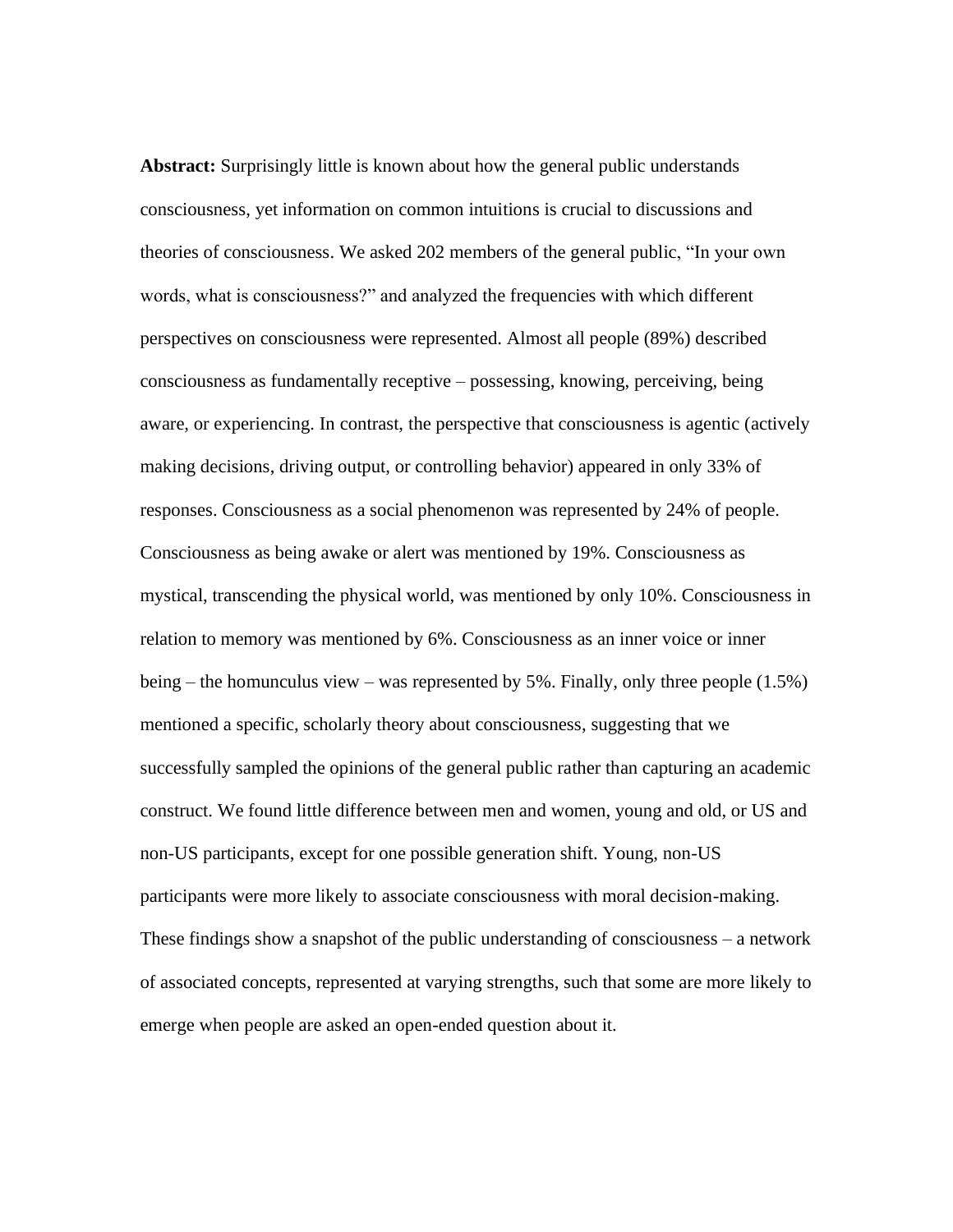# **INTRODUCTION**

One can think of a word as signifying a connected network of concepts, some more heavily weighted and some less so. Finding that kind of multi-concept meaning of a word, as it is understood by the general public, can be a challenge. The word of interest in the present report is "consciousness," and the goal of the study is to gain some insight into the collection of concepts, and their relative frequencies, that people bring to mind when they think about the word. To those who study consciousness, getting a handle on the general public concept of consciousness is of the greatest importance. Many scholars suggest that a central scientific problem of consciousness, if not *the* central problem, is explaining how people develop the specific beliefs and certainties that they have about it [1-4]. If we are going to study the phenomenon of consciousness, then we had better know what most users of consciousness think it is. However, surprisingly little empirical work addresses that question.

Scholars and scientists have debated consciousness for decades, and at least two dozen major theories or philosophical perspectives are currently available [5,6]. Recent survey studies have investigated this range of opinion among experts [7,8]. The surveys have been valuable in assessing the popularity of specific approaches in the field of consciousness studies. However, the surveys do not address the specific question asked here. What does the word consciousness mean to the general public? Is it possible to assess the meaning of the word, as it is commonly used outside the ivory tower?

A few studies have tried to detail the views of the general public [9-11]. In particular, DiTomasso [11] created a "consciousness perception questionnaire" and used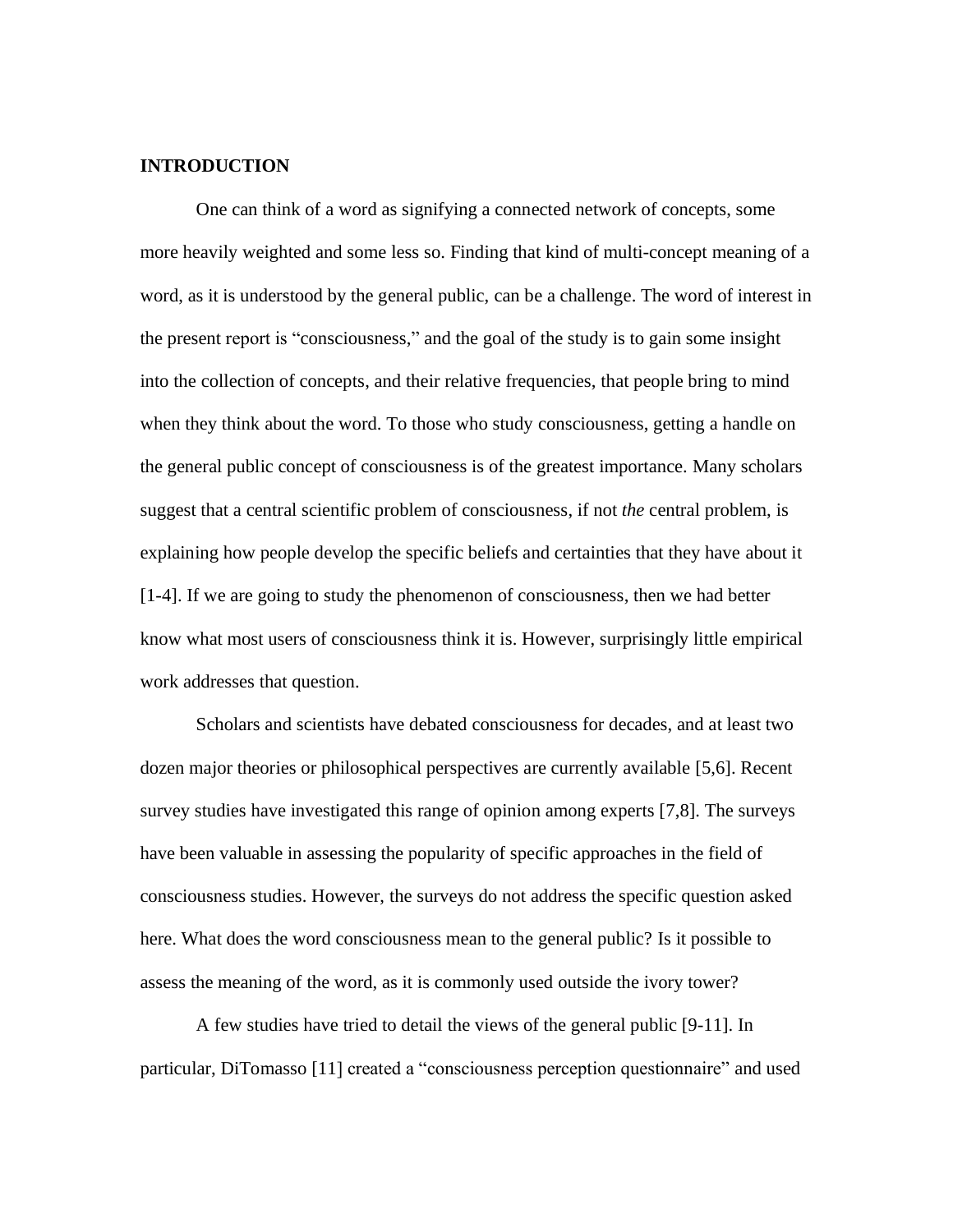a principle components analysis to derive several possible main dimensions along which beliefs about consciousness may vary. This work is extremely valuable but again does not answer the question of the present study. To explain why, consider asking people about a common word such as "dog." One could put together a series of questions that probe people's views. For example, one could ask, "Do you think dogs are dangerous?" "Do you think dogs are helpful to people?" "Are wolves dogs?" "Can the word 'dog' sometimes be used as a verb to indicate the act of persistent following?" These questions can assess people's beliefs on a range of specific subtopics or dimensions. But by asking leading questions, you are also eliminating much of the answer. When people think about the concept of dog, how often do they really think about wolves, or rarer meanings of the word? What is the real connectional strength between these concepts and the central word? If you asked a hundred people the open-ended question, "What does 'dog' mean?" presumably almost everyone would describe the domestic dog and some associations they find important to that definition, whereas only a minority of people might mention wolves. That frequency data across a set of concepts would give a truer picture of the psychological, cognitive concept of dog. We might discover that fur, loyalty, emotional comfort, and barking play a larger role in that concept.

Just so, questionnaires that probe people's beliefs surrounding consciousness can be of value in many respects, but in other respects mask crucial parts of the phenomenon. One might ask people a series of questions such as: is consciousness a product of the brain? Can science ever explain it? Is it real or an illusion? Is consciousness a passive observer, or does it make active decisions? Is it spiritual? Where in your body is it located? Can it survive the death of the body? The answers may be important in revealing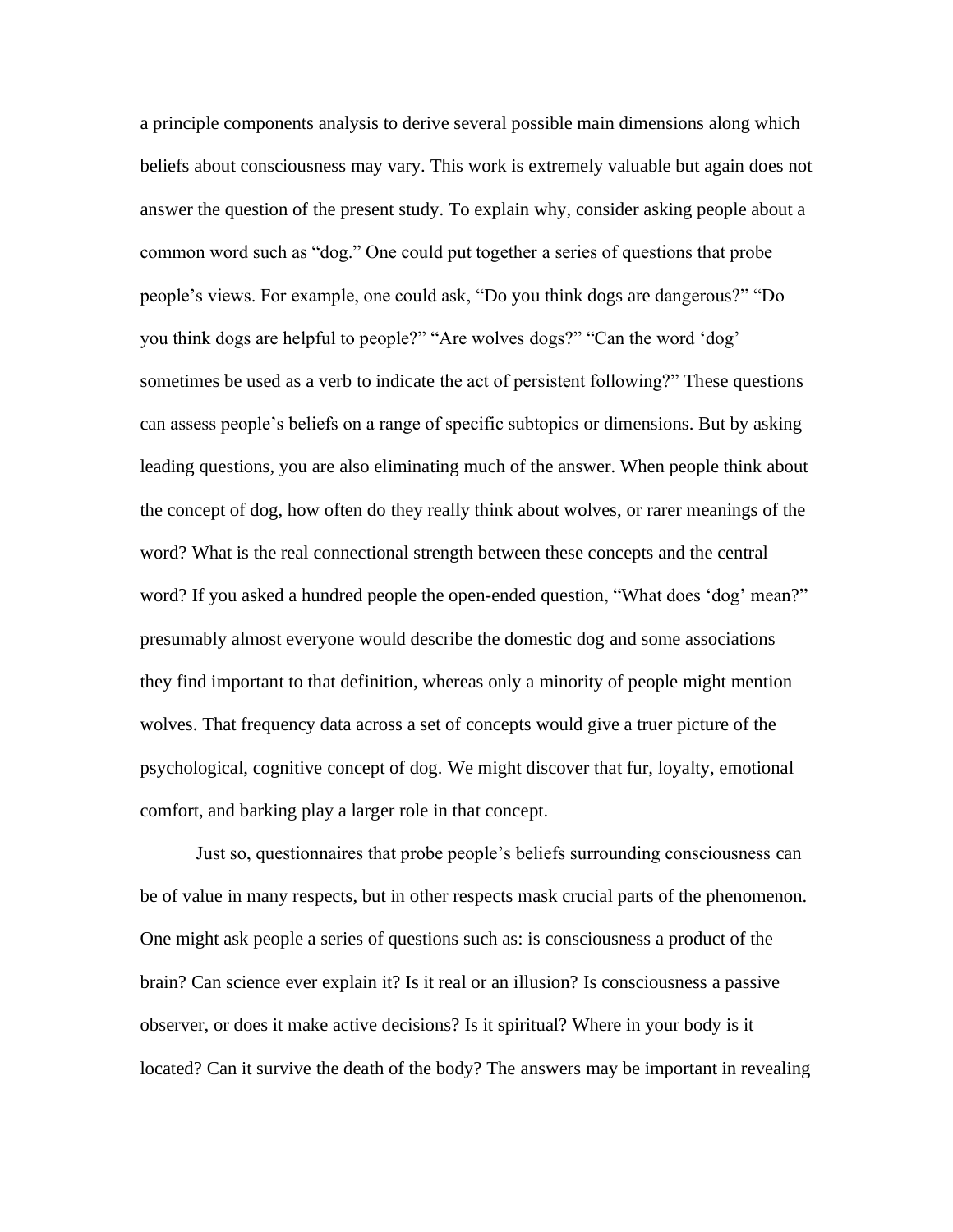people's beliefs, but they lose what may be the most important information of all. When people are asked to think about the word consciousness, what concepts come to their minds, and in what frequencies? How often do people really describe consciousness as spiritual, or magical, or scientific, or neurological, without those words or concepts being prompted by the experimenter? In other words, what is the network of concepts and their connectional weights that compose the general public understanding of consciousness? As far as the authors are aware, no previous study has addressed this question.

We asked a single, simple question about consciousness, without biasing or leading the participants, and assessed the mixture and frequencies of concepts that people reported. We used the Prolific online platform to survey people around the world, and asked them, "In your own words, what is consciousness?" We found that every response could be characterized by a limited set of perspectives on consciousness, with most responses containing more than one perspective. In a psychological sense, the distribution of frequencies across these perspectives defines the word consciousness. For example, the perspective that consciousness is related to an intake of information was present in almost every answer; the perspective that consciousness actively makes decisions or controls actions was present in only a minority of answers; and religion and spirituality were almost entirely absent. Results like this do not reveal people's beliefs. We cannot infer, for example, that the general public is not religious. If prompted, they might have agreed with a spiritual account of consciousness. Instead, we can infer that religious concepts play a relatively unweighted role in the web of concepts that come to mind when people think about the word consciousness. The results give a clear snapshot of the intuitive meaning of the word. The data also allowed us to study whether the concept of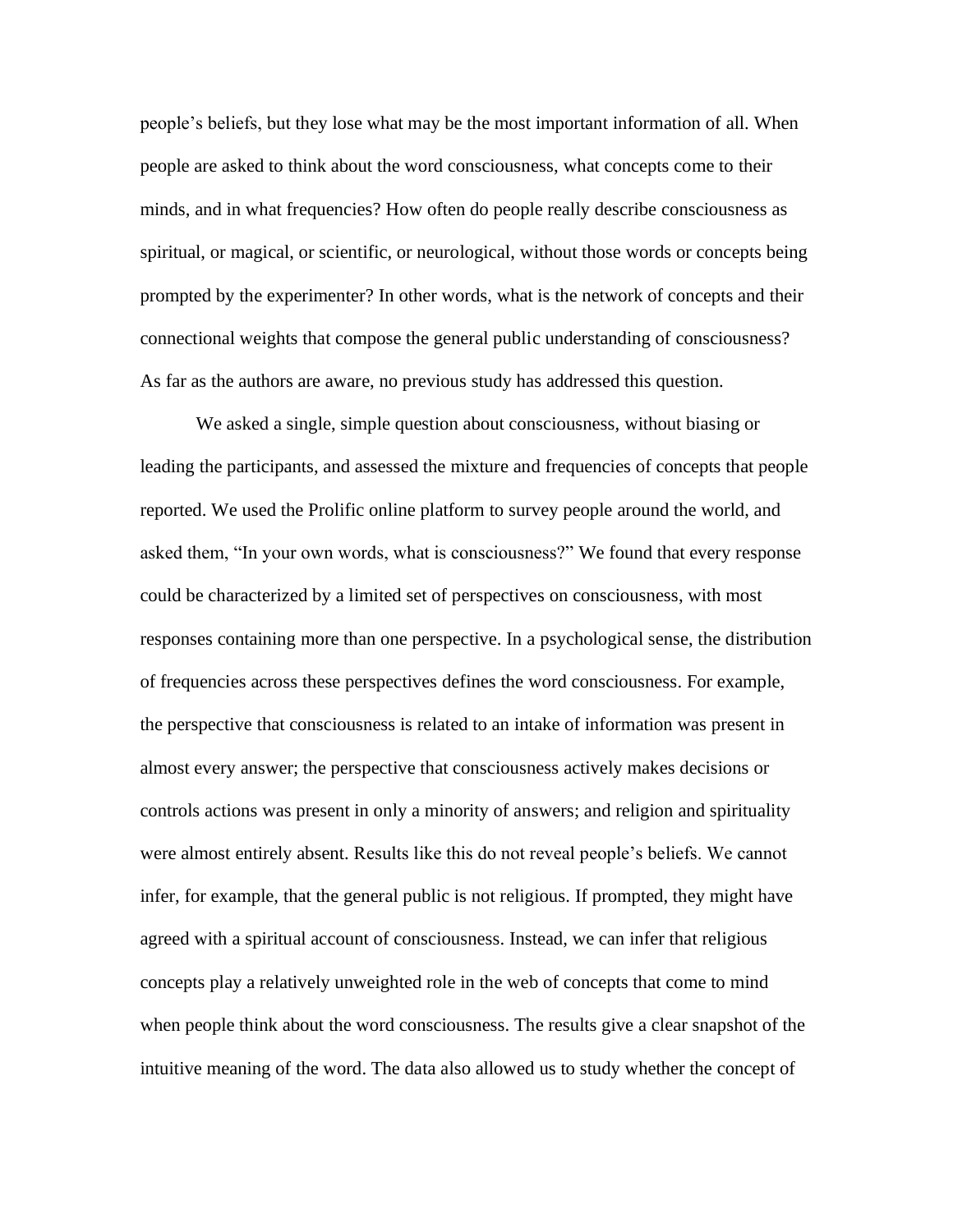consciousness is markedly different among different demographic groups, such as men and women or old and young, or whether it is a more uniform, universally understood concept in today's global information world.

#### **METHODS**

We used the Prolific online recruiting platform [12] and the Qualtrix online survey platform to study 202 participants. We asked each person the single question, "In your own words, what is consciousness?" The survey capped the typed answers at 200 words. Each participant was paid \$1.07 following the suggested rate provided by Prolific. All participants gave informed consent and all procedures were approved by the Princeton Institutional Review Board.

The Prolific platform recruits from a broad range of the general public, and allows for experimenters to make demographic restrictions on participants. We allowed only participants who were at least 18 years old. In the final sample, ages ranged from 18 to 70. We also requested a gender-balanced sample. Because the Prolific platform does not necessarily return the exact number of subjects requested, the final sample included 97 men, 101 women, and 4 who did not provide a gender. We initially aimed to study 100 people from the United States. The US, however, is sometimes considered to be an unusually religious country [13], which might impact how the general public describes consciousness. We therefore aimed for an additional 100 participants from outside the US, as a comparison group, from the (mainly Western) countries that Prolific serves. The final sample included 94 from the US and 108 from other countries including Canada, Mexico, South Africa, the United Kingdom, Portugal, France, Greece, Hungary, The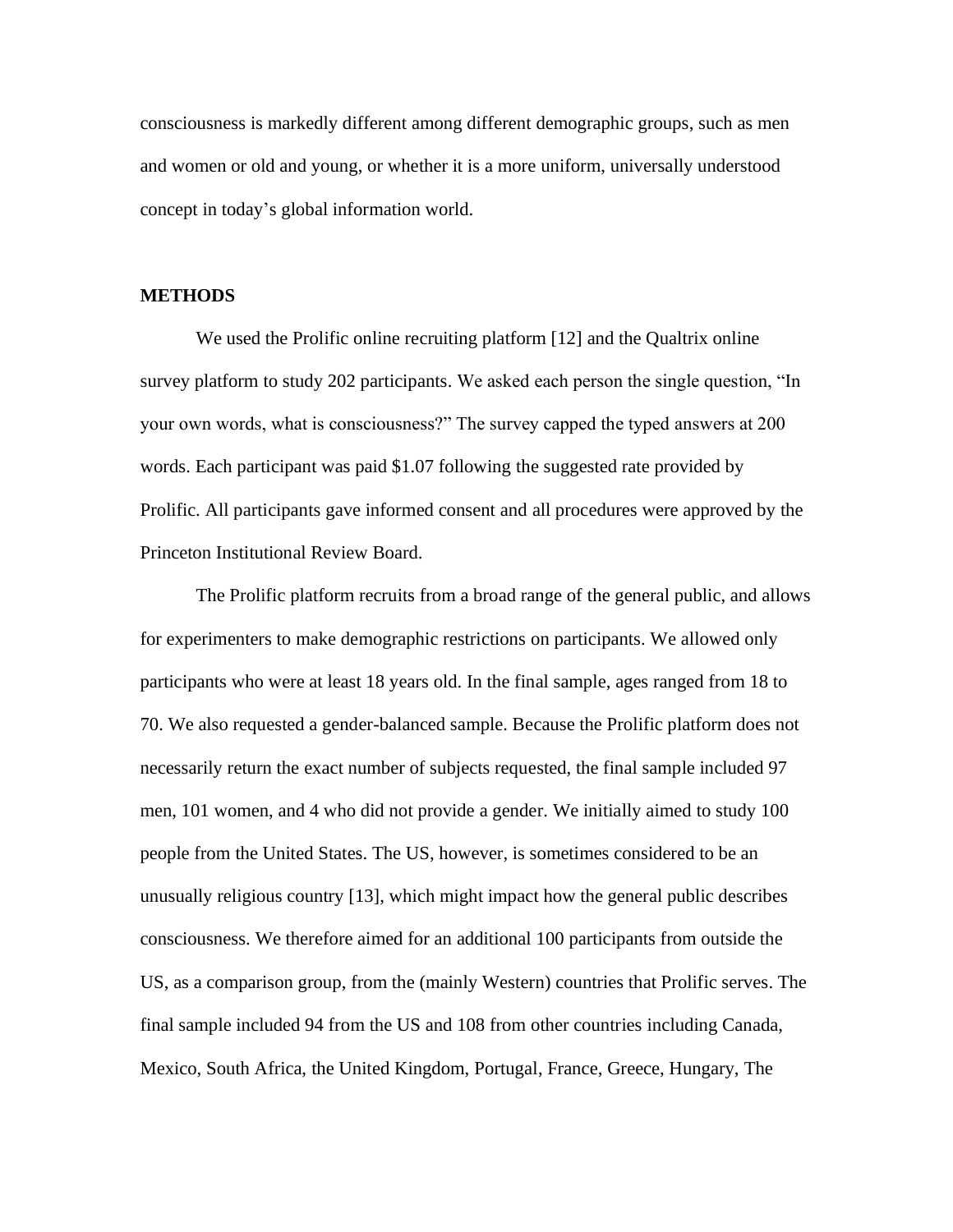Czech Republic, Switzerland, Poland, Germany, Spain, Latvia, Austria, and Italy. Because we found few clear distinctions between demographic groups (see **RESULTS**), in most of the analyses the data are combined into one large, 202-person group. All responses are publicly available in a databank online [14].

## **RESULTS**

#### **General description.**

Answers ranged from a succinct four words on the very short end ("Being awake and aware") to 200 words on the long end, with most around 50 words (average response length = 41 words). All responses were in English and were generally articulate and easy to understand. One possible approach to analyzing these responses might involve measuring the frequency of words to probe the frequency of referenced concepts. A word frequency analysis, however, proved to be unhelpful in this study. Its disadvantage was that it provided little insight into the conceptual meaning of the responses, and produced misleading results. For example, one might suppose that the word "think" is important to measure, insofar as thinking relates to consciousness. But without reading and interpreting the semantic content of each response, one might not realize how often the answers include superficial uses of the word such as, "I think that consciousness is…" For this reason, our analysis was based on a careful reading of the semantic content. We found that the 202 responses could be characterized by eight main conceptual framings or perspectives on consciousness, as well as several subcategories. (Table 1 shows the numbers of participants in each of the categories and subcategories.) Some responses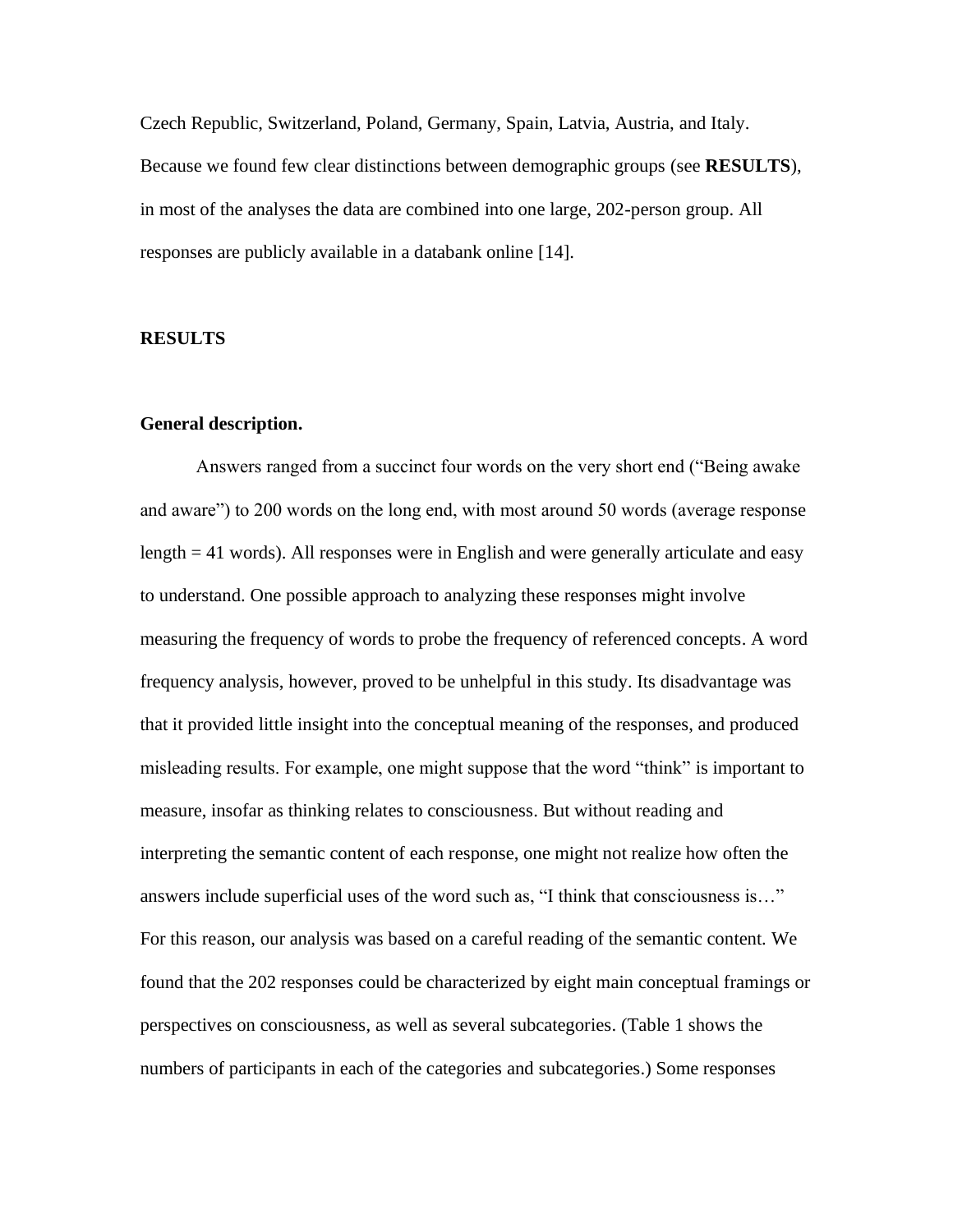were limited to one perspective, but most combined several perspectives. Responses were typically rich and complex. Note that throughout the **RESULTS**, where we quote the answers of participants, the quotes are short excerpts to illustrate specific points, and are taken from longer, typically multifaceted answers.

#### **Perspective 1: Scientific or scholarly theories (1.5%).**

We were interested in assessing whether the sample responses represented a general public perspective or instead whether they represented an expert, scientific or academic perspective on the topic of consciousness. Only three respondents (1.5%) described a specific scholarly theory of consciousness. One rather accurately summarized the Attention Schema Theory of consciousness [15]. A second summarized a behaviorist perspective similar to the views of O'Reagan [16]. A third person, who described a spiritual perspective, disparaged the materialistic account of Dennett [1]. No other respondents referred to specific scientific or philosophical approaches. The "hard problem" [17] was not mentioned. The global workspace [18,19], higher order thought [20,21], integrated information [22], or the many other common theories in the literature were not represented. The survey seems to have captured the colloquial, generalpopulation concept of consciousness, relatively uncontaminated by scholarly or scientific biases or debates, at least in any direct sense.

Not only were specific theories of consciousness rarely mentioned among the responses, but references to scientific or technical topics of any kind were rare. For example, the link between consciousness and selective attention is a major topic in the scientific study of consciousness and forms the backbone of several prominent theories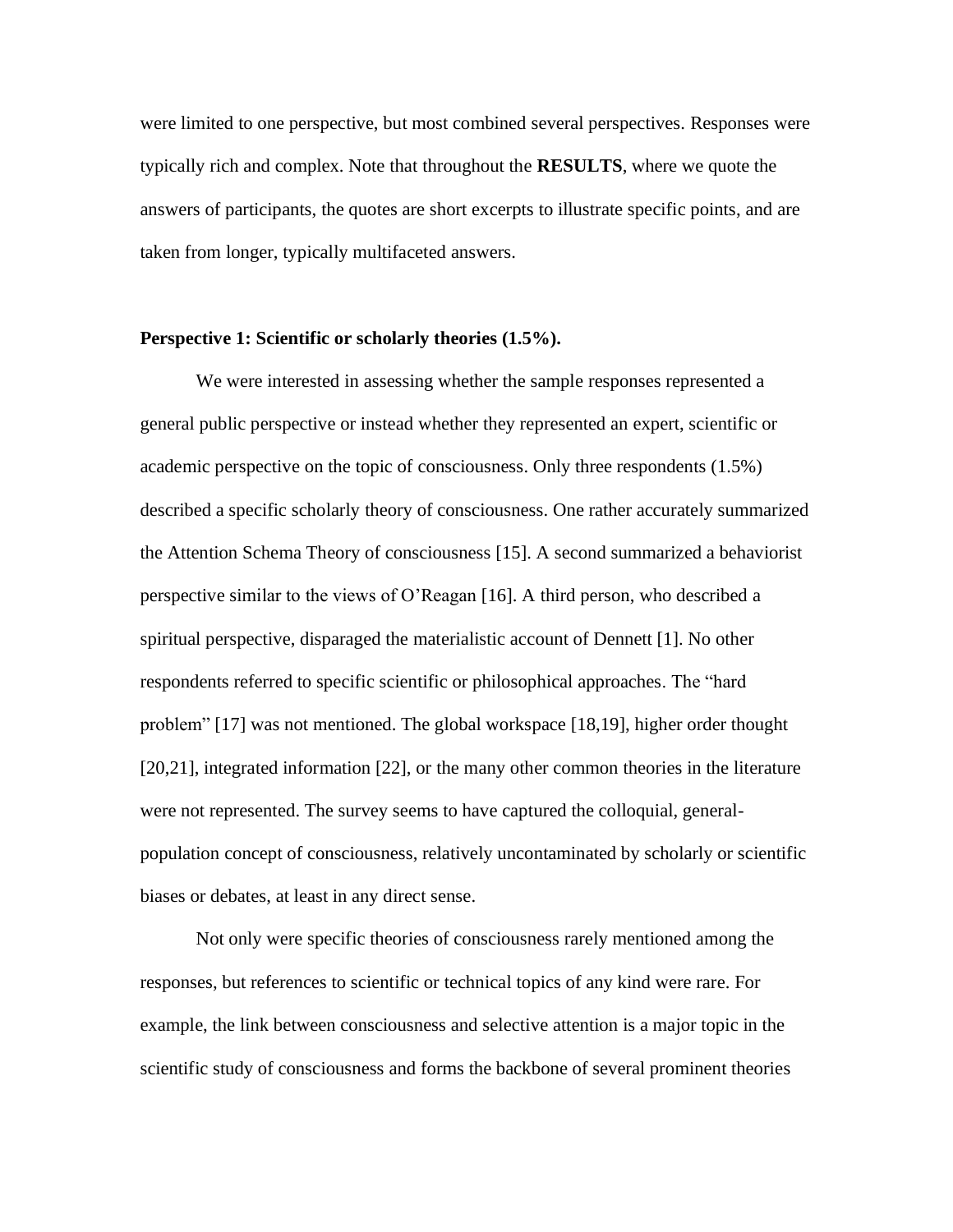[15,19,23-25]. However, only one respondent mentioned the word attention, stating that consciousness functioned to help "allocate attention." A second participant described something resembling selective attention, writing, "Consciousness constantly changes depending on what is happening and what you are focusing on at that moment in time." No other participant used the word attention or the word focus, or described anything resembling selective attention, or suggested a connection between consciousness and attention.

Twelve participants (6%) referred in some manner to the brain or to neurons, though not necessarily in a scientifically meaningful way. For example, one respondent wrote, "Consciousness is not a process in the brain…" and another one wrote, "It is a feeling that comes with a sudden surge in the brain…" Given that the brain is considered, scientifically, to be the origin of consciousness, it is perhaps remarkable that only 12 of 202 people mentioned it or any part of it.

Three participants used a computer analogy to refer to consciousness as similar to an "operating system" or to "computer RAM." Given that computers have been the dominant technological analogy to the brain at least since Turing's publication in 1950 [26], it may be surprising that so few respondents referred to computers.

No other participants made any specific reference to scholarly theories of consciousness, to science, or to technology. We suggest that these low numbers are an encouraging indication that the survey reflects the real, general-population, intuitive understanding of consciousness, and not a scholarly or scientific construct.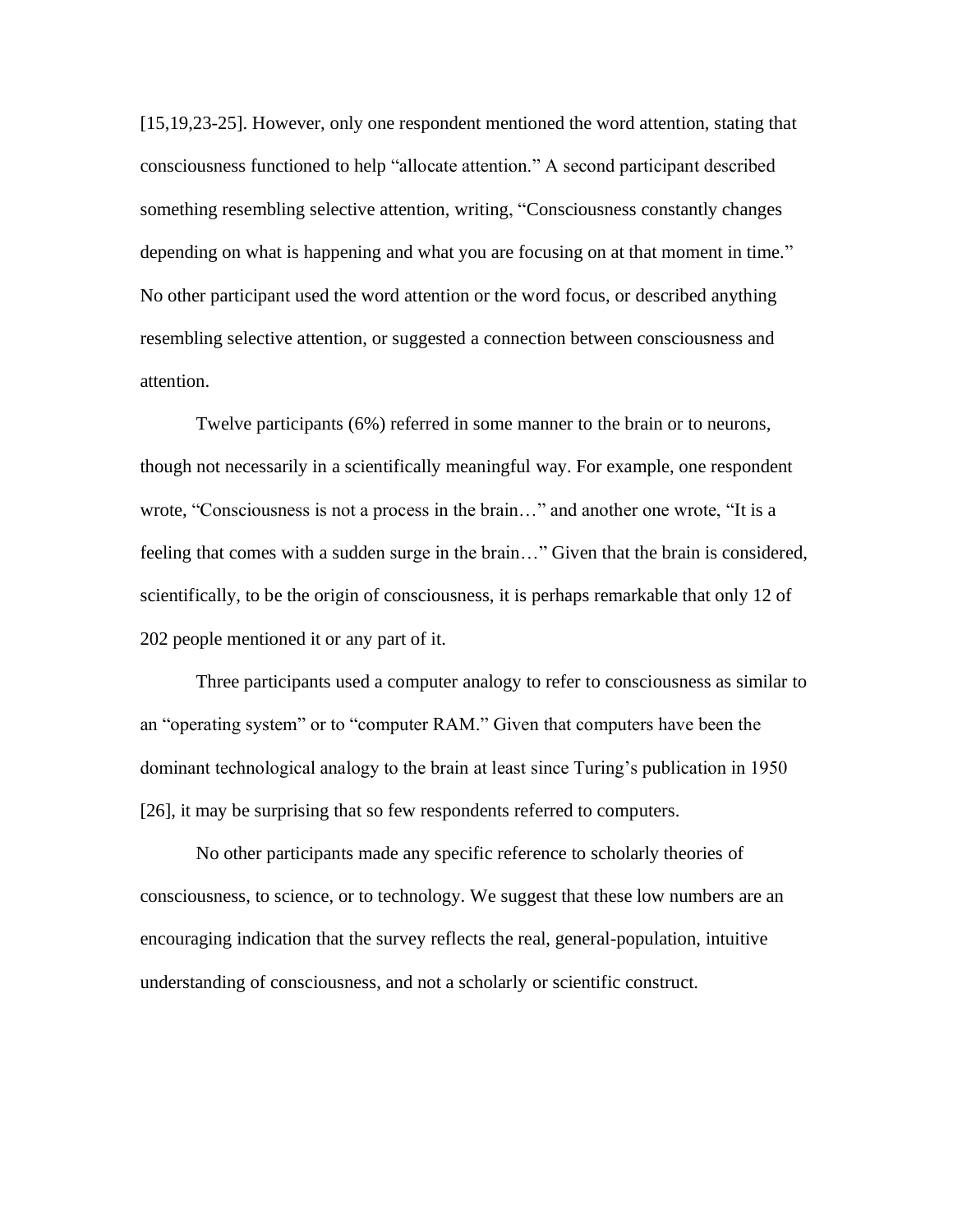**Perspective 2: Consciousness is the ability to receive or possess mental content (89%).**

Overwhelmingly the most common general perspective, expressed by 179 respondents (89%), was that consciousness is a receptive entity. It takes in, possesses, contains, receives, acquires, senses, knows, feels, experiences, or is aware of content. This concept is distinct from the concept, mentioned by 66 participants (33%), that consciousness is agentic – something that can actively cause a change, provide output, make decisions, or control behavior. A receptive consciousness and an agentic consciousness are not necessarily mutually exclusive, and the two categories overlapped among answers. For example, one participant wrote, "Consciousness is the basic and fundamental mental state in which the individual is aware of internal phenomena such as one's own thought processes, and external phenomena, and is able to react to them," thereby succinctly summarizing both a receptive and an agentic perspective. However, overall, the receptive perspective was overwhelmingly the most common definition of consciousness.

The large consciousness-as-receptive category itself contained a set of related, overlapping subcategories. One might call them "flavors" of the consciousness-asreceptive perspective.

*Awareness.* The single most common word used to describe consciousness was awareness, with 125 participants (62%) stating that to be conscious of something is to be aware of it. On the surface, people who used the word "aware" to explain consciousness seem to have replaced one label with another, thereby explaining nothing. We interpreted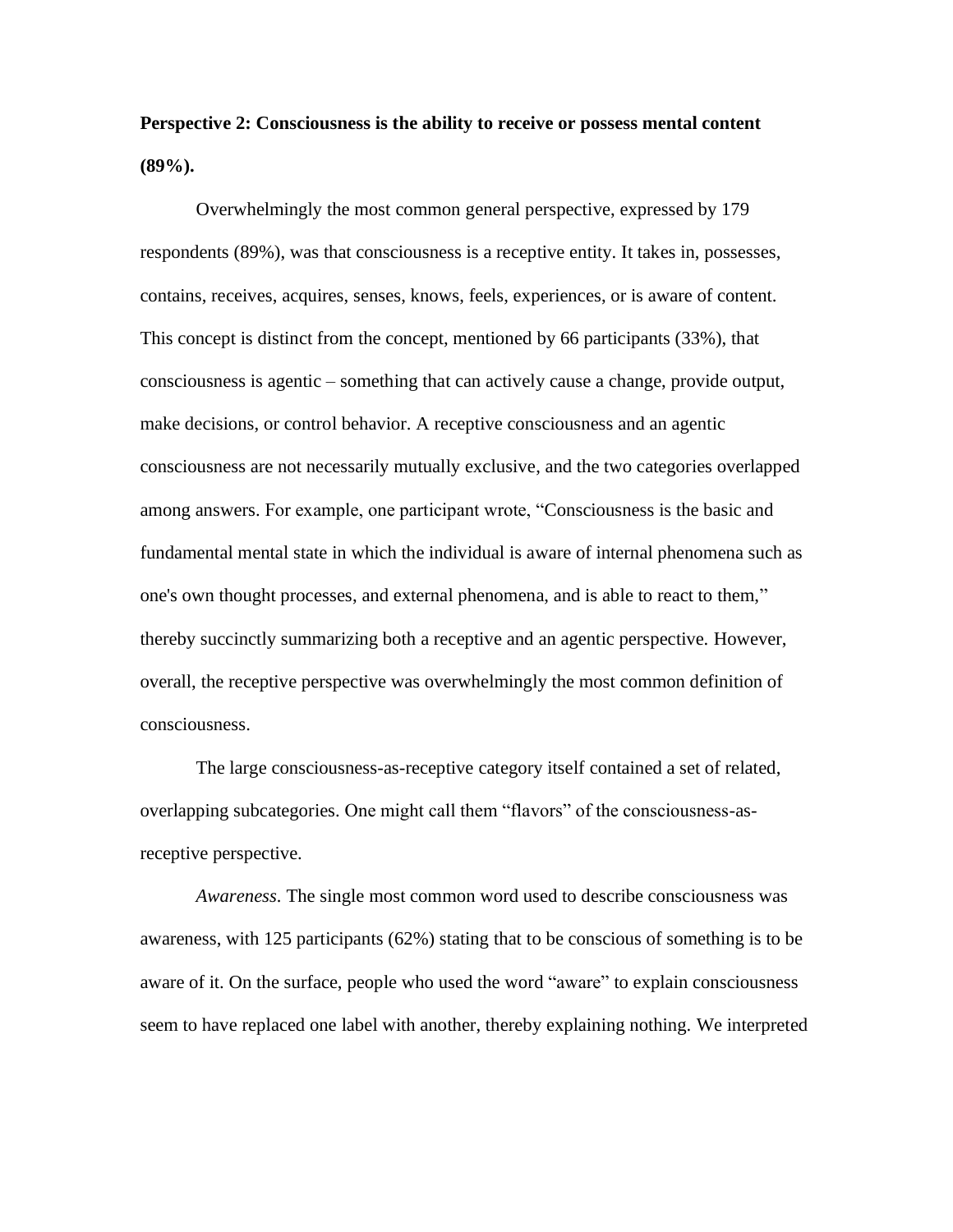the use of the word awareness, however, to be an example of defining consciousness as a receptive entity.

*Self awareness.* Some participants (90 or 46%) described consciousness as not only being aware, but specifically being aware of oneself, or having some mental window on oneself or some part of oneself. For example, one person wrote, "consciousness is the awareness of your own existence," and another wrote, "consciousness is to be aware of your thoughts."

*The possession of knowledge or information.* Another common suggestion (30 participants, or 15%) was that to be conscious is to have specific knowledge or information. For example, one participant wrote, "Consciousness is being aware that we are living beings with a finite time to exist," thereby suggesting that specific information about mortality is a prerequisite for consciousness. Another participant wrote that consciousness includes knowing "we are *Homo sapiens*, we live on Earth, we were born in X place."

*Understanding, thought, or deep processing of information.* In contrast to consciousness as the mere possession of information, another common suggestion (69 participants, or 34%) depicted consciousness as taking in and then actively processing that information, such that understanding or complex inference can occur. Though not quite an agentic description of consciousness as something that enacts changes in the external world, it is a more dynamic description than consciousness as a passive collector or receiver. For example, one participant wrote, "it is the ability to use your brain's functions and analyze your surroundings," and another wrote that "one day as a child you are suddenly aware of your surroundings and begin to think critically." Note again how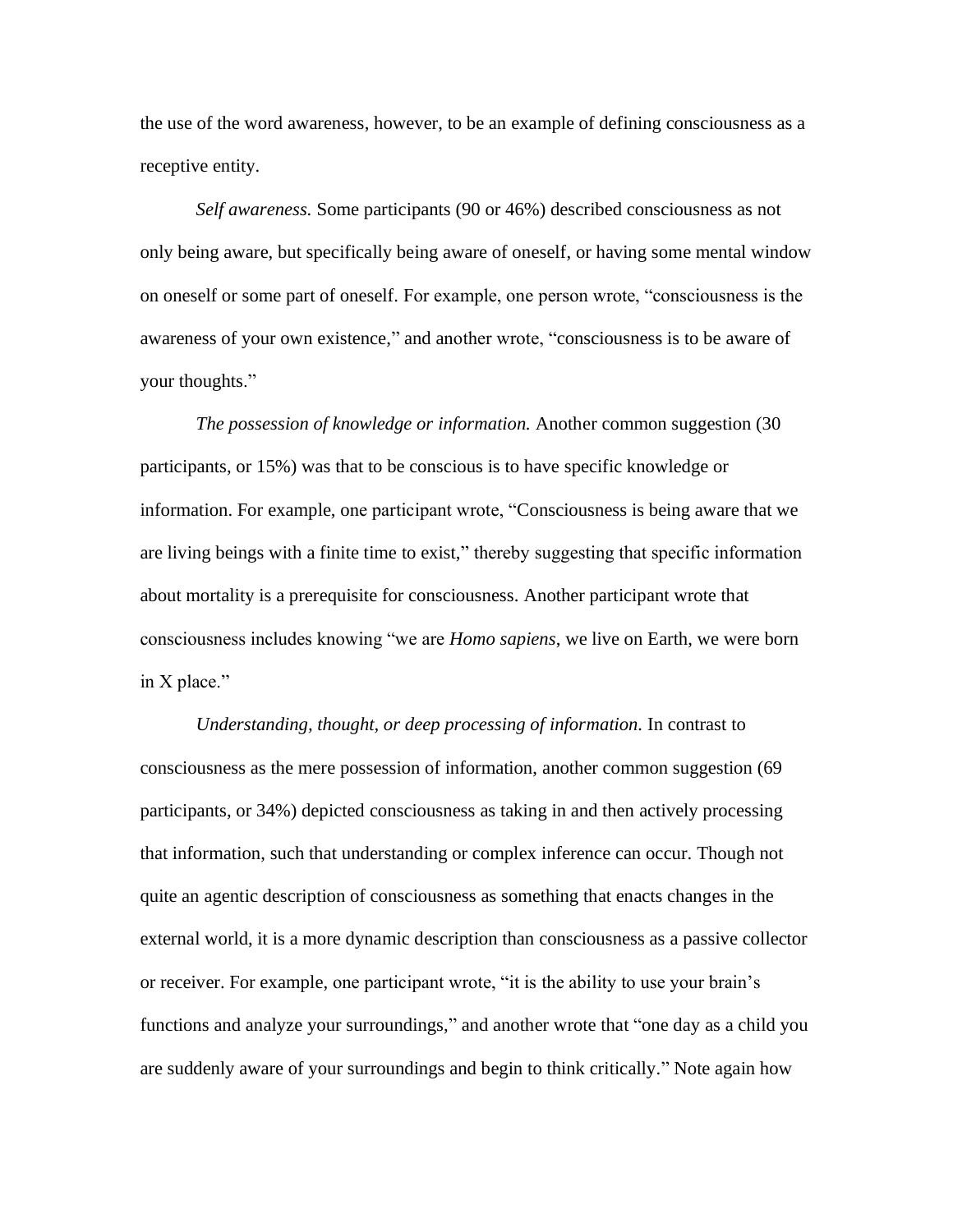the answers often combine more than one category, in this last case both awareness and thinking.

*Sensory intake or perception.* Some people (37 participants, 18%) associated consciousness specifically with sensory perception. For example, one participant described consciousness as perceiving how the place around you "looks, smells, or feels," and another said that "being aware of at least one sense is a bare minimum."

*Subjective feeling or experience.* Some people (33 participants, or 16%) suggested that to be conscious of something involves having a subjective feel or experience of that item. One participant wrote that consciousness is being capable of "truly experiencing," a second wrote that consciousness is "how we each individually experience and process the world around us," and a third somewhat pessimistic individual wrote that "consciousness is the ability to feel and experience pain." Another participant wrote, "you are aware, you feel, you see, most importantly you experience." The subjective experience category comes closest to the "hard problem" view that most modern philosophers take, in which consciousness is an inner feeling, the "what it is like" component, that accompanies some of the information processing in the brain [17,27]. In that view, consciousness is not merely possessing information or even deeply processing information, whether that information is about the surrounding world or about oneself. It is the feeling or subjective experience that can sometimes accompany it. This property is sometimes also called qualia, especially when applied to sensory experience. Given the centrality of this concept to the scholarly understanding of consciousness – given that subjective experience essentially defines consciousness in modern literature – it may be surprising that so few people (16%) explicitly mentioned it. However, it is possible that many of the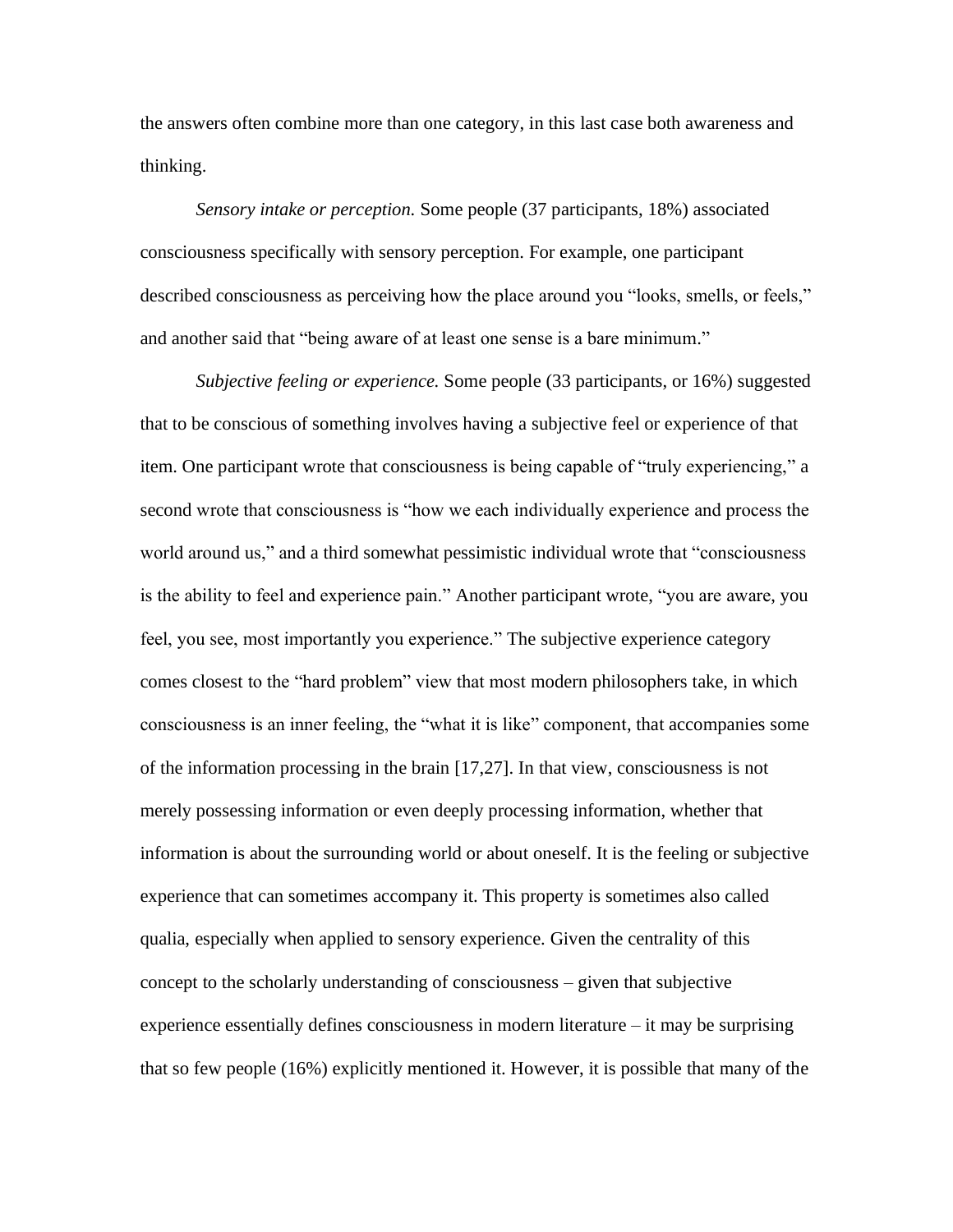participants who gave the responses, "consciousness is awareness," or, "consciousness is sensory perception," were describing the property of subjective feeling or experience, but without the right words to say it explicitly.

# **Perspective 3: Consciousness is agency, or the ability to choose and control actions (33%).**

As compared to the large majority of responses (89%) that described consciousness as receptive, a minority of responses (66 or 33%) described consciousness as agentic, or associated with a person's ability to choose, decide, or act. One participant described consciousness as "the purposeful meaning to do something," a second described it as "the internal being inside us that drives our physical activity day to day," and a third wrote that consciousness "results in our responses and actions." Most of those answers (57 or 28%) included both a receptive and an agentic description. Only 9 people (4%) described consciousness as something with an output but no input – as something that confers agency but without receptive properties. Based on these results, we suggest that while agency is a part of the general understanding of consciousness, it is not a central part that comes to people's minds first. When given the freedom to describe consciousness in their own words, most participants (67%) left out any mention of agency.

#### **Perspective 4: Consciousness is social (24%).**

The idea that human consciousness may be related to social interaction has been suggested many times [25,28-32]. In so-called export theories, we use our own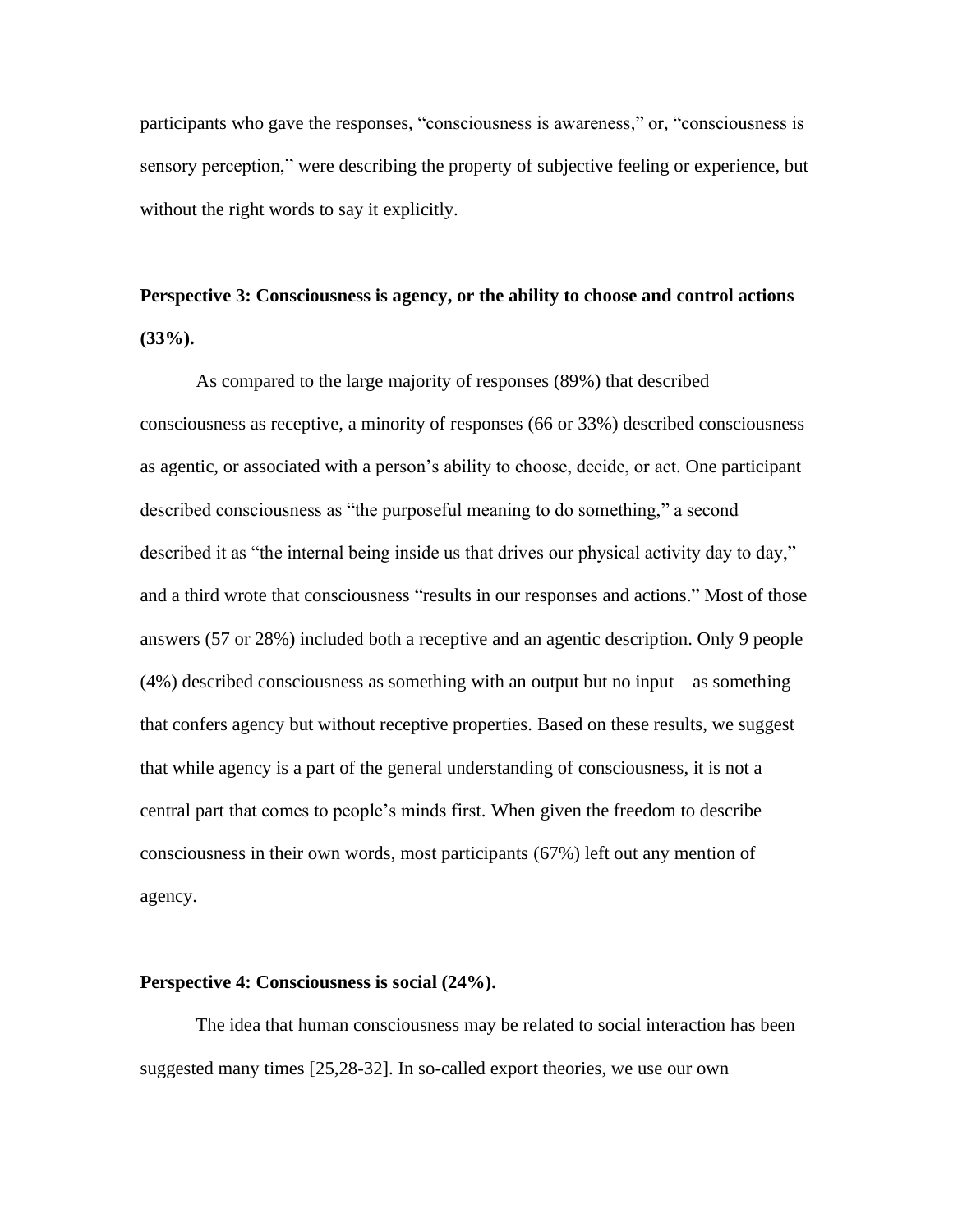consciousness as a base to attribute similar properties to others. In import theories, we learn to attribute mind states to others and then apply the same social cognition to ourselves. Perhaps attributing "mind essence" is simply an easy, efficient way to model the complexities of brain-controlled agents, whether ourselves or others [31]. In any case, consciousness might play a crucial role in human social interaction. This possible connection between consciousness and social interaction was represented among our survey participants (48 or 24%). The responses could be divided into two partly overlapping subcategories: responses that specifically mentioned interactions with other people (38 or 19%) and those that mentioned a moral dimension to consciousness (17 or 8%). Answers that mentioned morality were included in the social category because morality is fundamentally about behavior toward other people.

The responses that mentioned interactions with others were varied. For example, one participant wrote that consciousness is partly "being able to resonate with people from all walks of life." Another wrote that "consciousness is the realization that we are part of something so much greater, a deeper connection between all beings." Another wrote that consciousness is "being able to differentiate the self from other beings," which is a type of social judgement – a comparison and a way of defining the self through contrast with others.

One interesting answer took a political approach, stating that the topic of consciousness "is of course rooted in past and ongoing power dynamics – namely the ability to assign and decide who or what is or isn't conscious."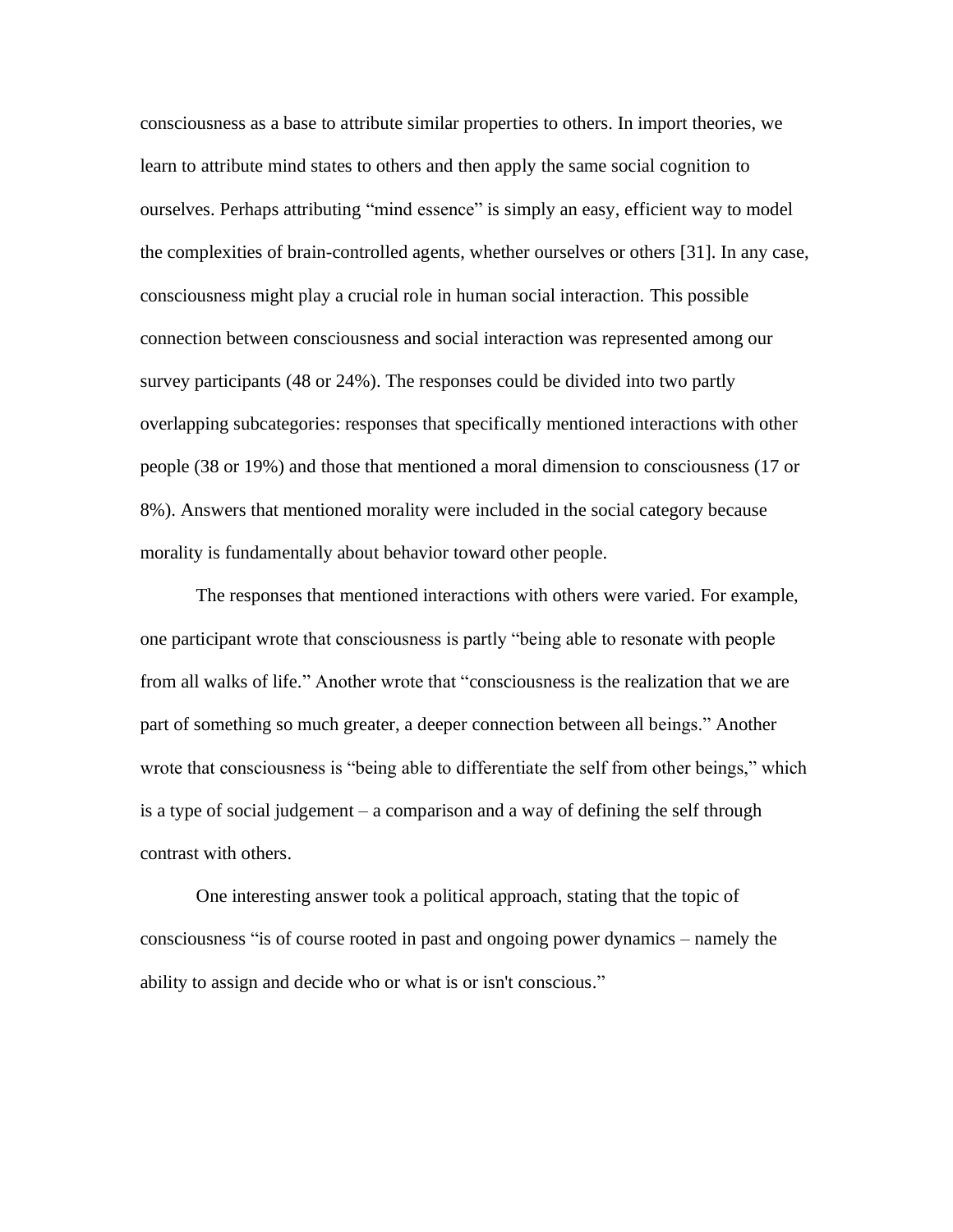The most explicit depiction of consciousness as solely about relationships may be a succinct, nine-word answer, which stated that consciousness is "the ability to love and be loved without restriction."

Consciousness was explicitly described in moral terms by 17 participants (8%). It is possible that some of them confused the word "consciousness" with the word "conscience," such as the person who wrote that consciousness is a "moral inner voice." However, it does not seem likely that all of these respondents inadvertently swapped one word for the other. Their responses were typically multi-component, combining the moral perspective with other, more common perspectives on consciousness. For example, after describing consciousness as an awareness of the sensory world and of the self, one respondent then added that consciousness is also associated with "feeling strongly to do right by everyone." Another person described consciousness as a feeling that makes one "question or challenge the norms or beliefs of the society." A third person explicitly wrote that the word "conscience" belongs within the larger framework of one's consciousness. Sophisticated descriptions of this type suggest that participants were not simply confused between two similar sounding words, but were knowingly describing the construct of social consciousness as an extension of personal consciousness.

#### **Perspective 5: Consciousness is wakefulness or alertness (19%).**

Medically, consciousness is typically conceptualized as a scale from unconscious (asleep or coma) to fully alert. This approach avoids philosophical issues by treating consciousness as something like the setting on a power knob. It is the ability of an organism to be reactive. Because this approach to consciousness is simple,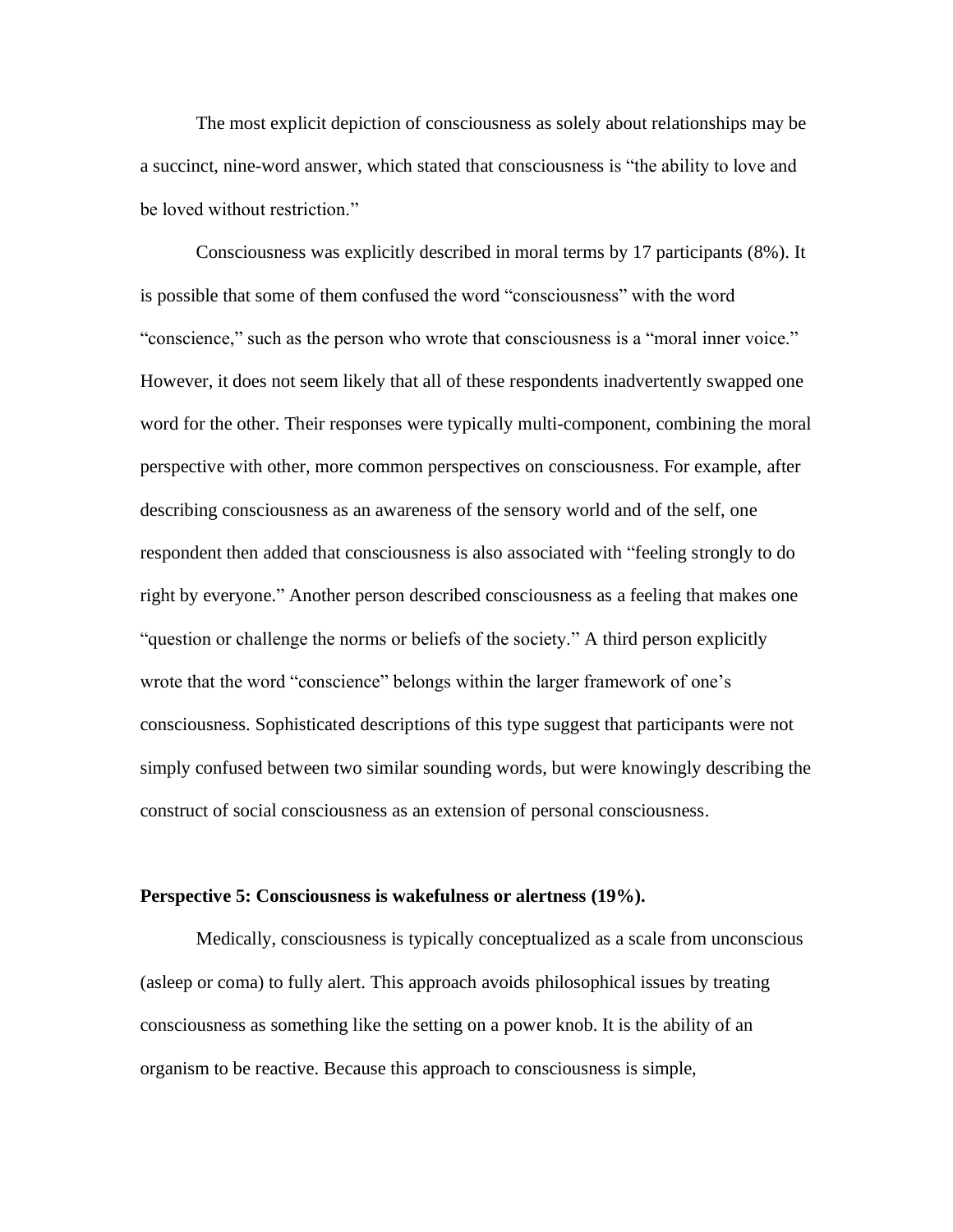straightforward, and also an accepted part of the English language, one might expect it to be a large part of the way people define consciousness in an open-ended survey. Yet it was clearly not the first idea that came to people's minds. In our sample, 38 people (19%) explicitly noted arousal levels as important in defining consciousness, with 34 mentioning being awake and 11 mentioning being alert. These terms were always used in conjunction with other ways to define consciousness, such as through awareness or agency – i.e., nobody defined consciousness solely in terms of arousal level. For example, one person wrote, "While I would generally characterize it as being awake and aware of your surroundings - on a deeper level I believe it is also being cognizant of one's self as an entity with thoughts, feelings, and decision making processes." Note, again, that responses were generally clearly written, understandable, and also complex. This last response is a good example of the complex web of concepts often mentioned in people's descriptions.

#### **Perspective 6: Consciousness is mystical or spiritual (10%).**

We expected a large representation of religious, spiritual, or magical descriptions of consciousness in the general population [4]. Yet only 20 participants (10%) described anything that could be interpreted as such. These responses were often difficult to interpret, and therefore the number of truly mystical descriptions may be smaller. For example, one participant wrote, "I do a lot of psychedelic mushrooms and even in all that, I still don't fully understand consciousness. …Maybe nothing exists beyond my own mind and this world, and even this very survey may just be an illusion of my own conscious creation." It is not clear if this response is truly a mystical description, but it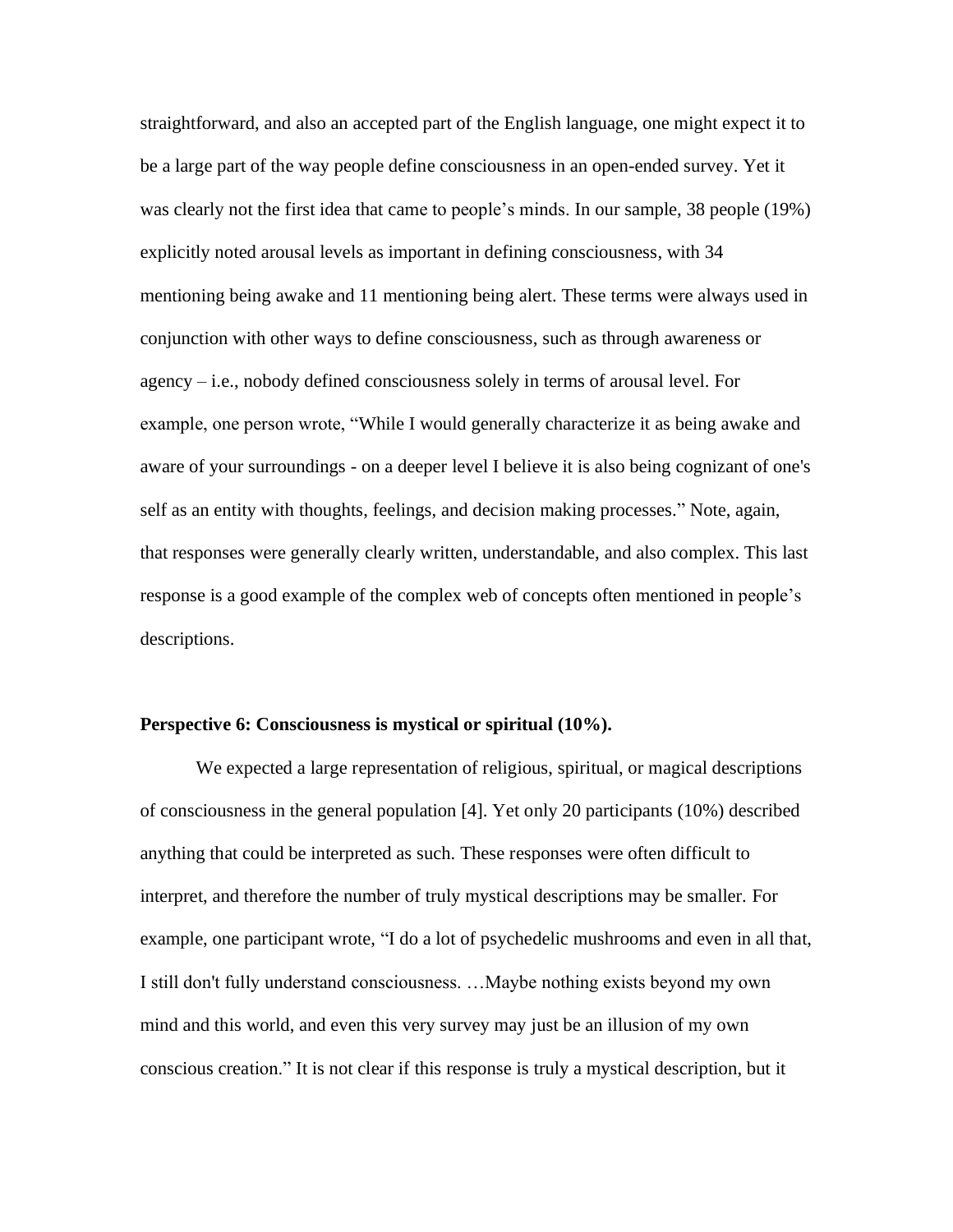suggests that consciousness may transcend the apparent physical world. Another participant stated, "I believe consciousness can cross dimensions or even completely different worlds," which appears to be a more overtly magical or non-physical account. A third participant stated, "consciousness may or may not be connected to the physical body," thereby hinting at the possibility of non-physical spirit.

Religious belief was almost entirely absent from the survey answers. One participant noted that "some believe the source of consciousness is God," thereby carefully avoiding endorsing the religious perspective while acknowledging its existence. That participant was the only one to mention God. Only two participants used the word "soul" and no response mentioned the possibility of an eternal soul or a consciousness that can survive after death. Only 7 people (3%) used the word spirit or spiritual.

An additional 11 people (5%) described consciousness as a life essence, or in some manner associated with the property of life. It is not clear if these people intended to describe anything magical or non-physical. We note them here because, historically, the concept of a life essence referred to a fundamentally magical energy that distinguishes living from nonliving things.

Panpsychism, the belief that all things are conscious, was not represented. No participants described it. One person suggested that the universe as a whole might be conscious. Two people suggested that plants have consciousness.

Nobody mentioned the belief that consciousness can move objects at a distance, or that a conscious mind can directly feel or make contact with another, or that consciousness can be seen as an aura emanating from a person.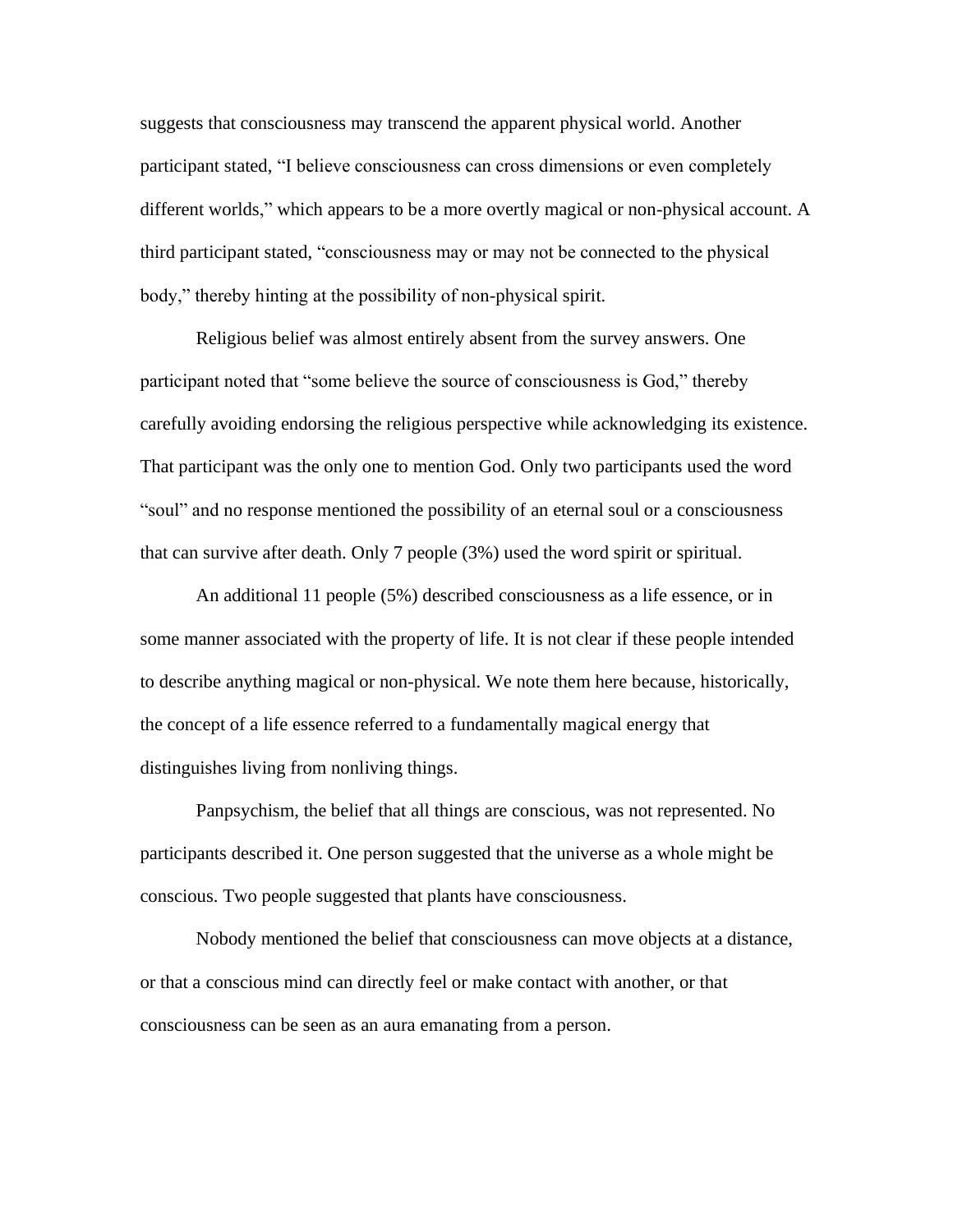It is of course possible that many participants held magical or spiritual beliefs, including the belief in consciousness as an eternal soul that eventually leaves the body. The present results show that when people were asked an open-ended question about consciousness, those beliefs tended not to come to mind first, and were usually left out of the descriptions.

#### **Perspective 7: Consciousness is partly memory (6%).**

It is a science fiction trope that to store a person's memory is to store that person's consciousness. But in our sample, not one person claimed that consciousness was entirely defined by memory. Those that mentioned memory (13 people or 6%), mentioned it as only one of many components of consciousness. For example, one person wrote that consciousness is "Awareness of your unique thoughts, memories, feelings, sensations, and environments." In contrast to those who mentioned memory, nine people (4%) described consciousness as a property of the "now," of being present in the moment, and therefore presumably not dependent on memory. For example, one person wrote that consciousness is being "mentally aware and present at the given moment," and another wrote, "consciousness is the NOW in YOU."

#### **Perspective 8: Consciousness is an inner voice or inner being (5%).**

Eleven people (5%) described consciousness as an inner voice, an inner being, and in one case, an inner "tiny brain," in what appears to be a similar perspective to some historical views of consciousness as an inner monologue or as a homunculus. For example, one participant (already quoted in the section on agency) described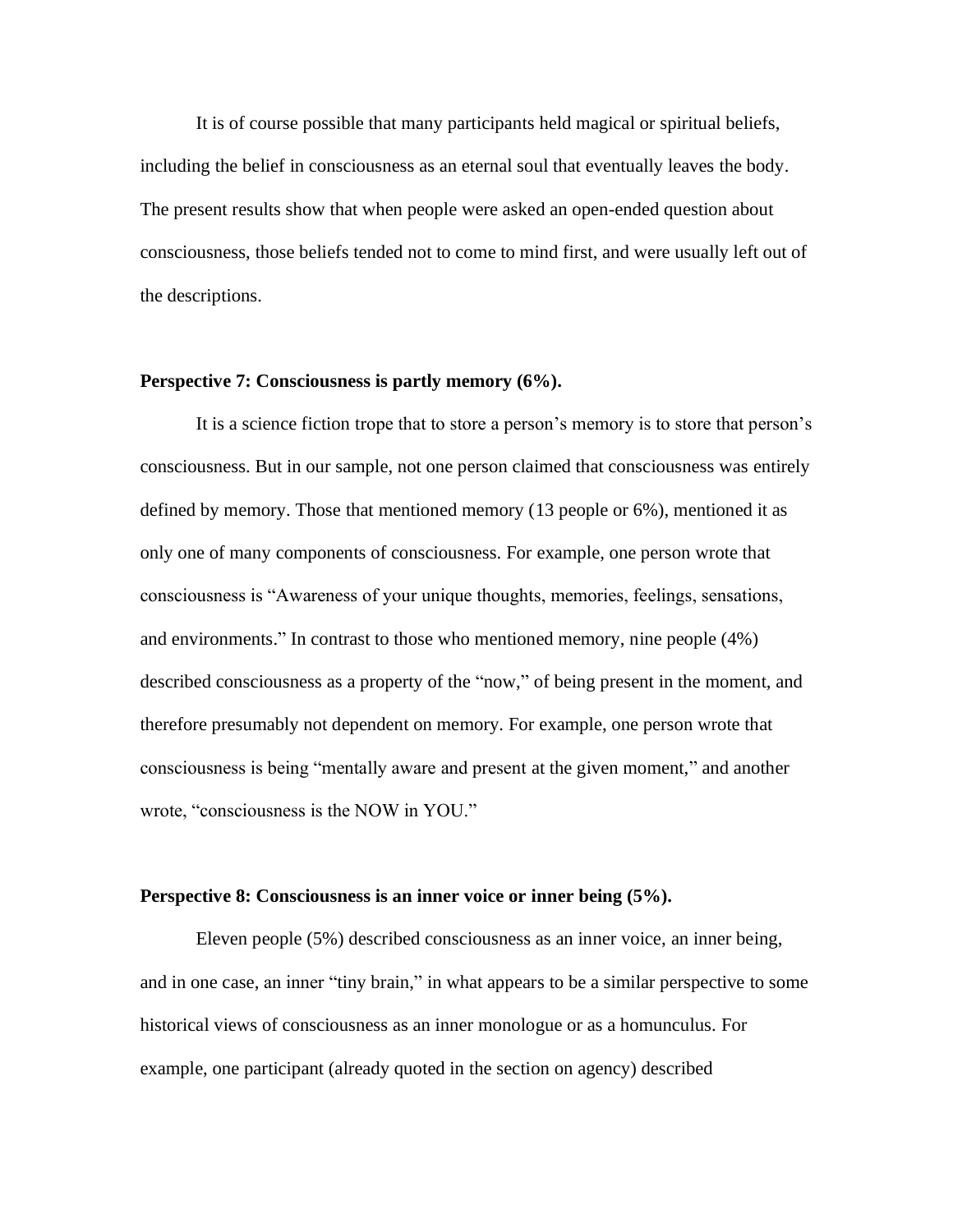consciousness as "the internal being inside us that drives our physical activity day to day," and another described it as "the person in your mind that is always talking to you."

### **Demographic analysis.**

We divided the 202 participants into several demographic groupings: male versus female, young versus old, and US versus non-US. We did not have enough participants in individual, non-US countries to separately analyze each of them. Table 1 shows the demographic groups and their differing proportions of response categories. To test for statistically significant differences, a  $\chi$ 2 test was used and Bonferroni corrected for multiple comparisons (21 categories and subcategories).

*Male versus female participants.* No statistically significant differences were found between male and female respondents.

*US versus non-US participants.* One significant difference was found between US and non-US participants. Among US participants, none described consciousness as related to morality or an understanding of right and wrong. Among non-US participants, 17 described consciousness as related to morality. The difference was statistically significant ( $\chi^2$ =17.57; uncorrected p=0.000028; Bonferroni corrected threshold for p<0.05 level of significance, given 21 comparisons, is p=0.0023). No other significant differences, or any differences even close to significance, were found between the US and non-US groups. In particular, contrary to our original expectation, we did not find a greater proportion of mystical descriptions in the US sample (10%) versus the non-US sample (10%).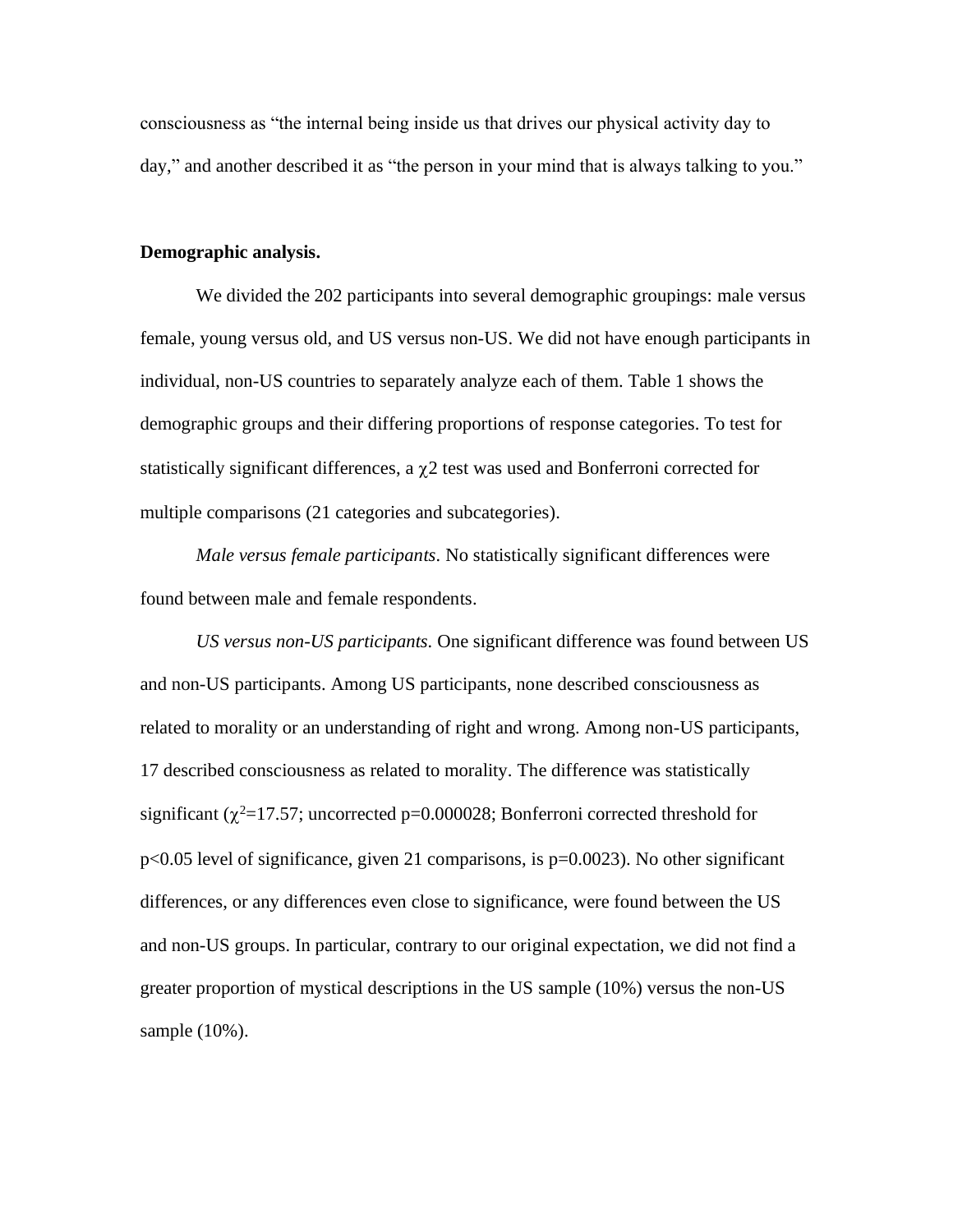*Younger versus older participants.* We divided the participants into two roughly equal groups: younger (18-26, N=96) and older (27-70, N=106). Among younger participants, 16 described consciousness as related to morality. Among older participants, one did. The difference between these proportions was statistically significant ( $\chi^2$ =20.40; uncorrected p<0.00001; Bonferroni corrected threshold for p<0.05 level of significance, given 21 comparisons, is  $p=0.0023$ . No other significant differences were found between these two demographic groups. In a further analysis, we also divided the older group into two subgroups, ages  $27-35$  (N=60) and ages  $36-70$  (N=46), and found no significant differences between them.

Note that the US-versus-non-US comparison, combined with the younger-versusolder comparison, revealed that younger, non-US people were significantly more likely to describe consciousness as a moral force (of 67 people in that sub-demographic, 16 or 24% expressed this opinion), whereas the opinion was almost absent from every other demographic group (one 29-year-old, non-US participant expressed the same opinion).

In other respects, the demographic groups were remarkably similar. An openended question about the nature of consciousness resulted in a distinct pattern of strongly differing frequencies among a set of concepts, ranging from those represented at 89% to those represented at 1%, and the pattern was consistent across gender, age, and geography.

#### **DISCUSSION**

We asked people, "In your own words, what is consciousness?" and analyzed the properties that they spontaneously chose to include as important to their definitions. The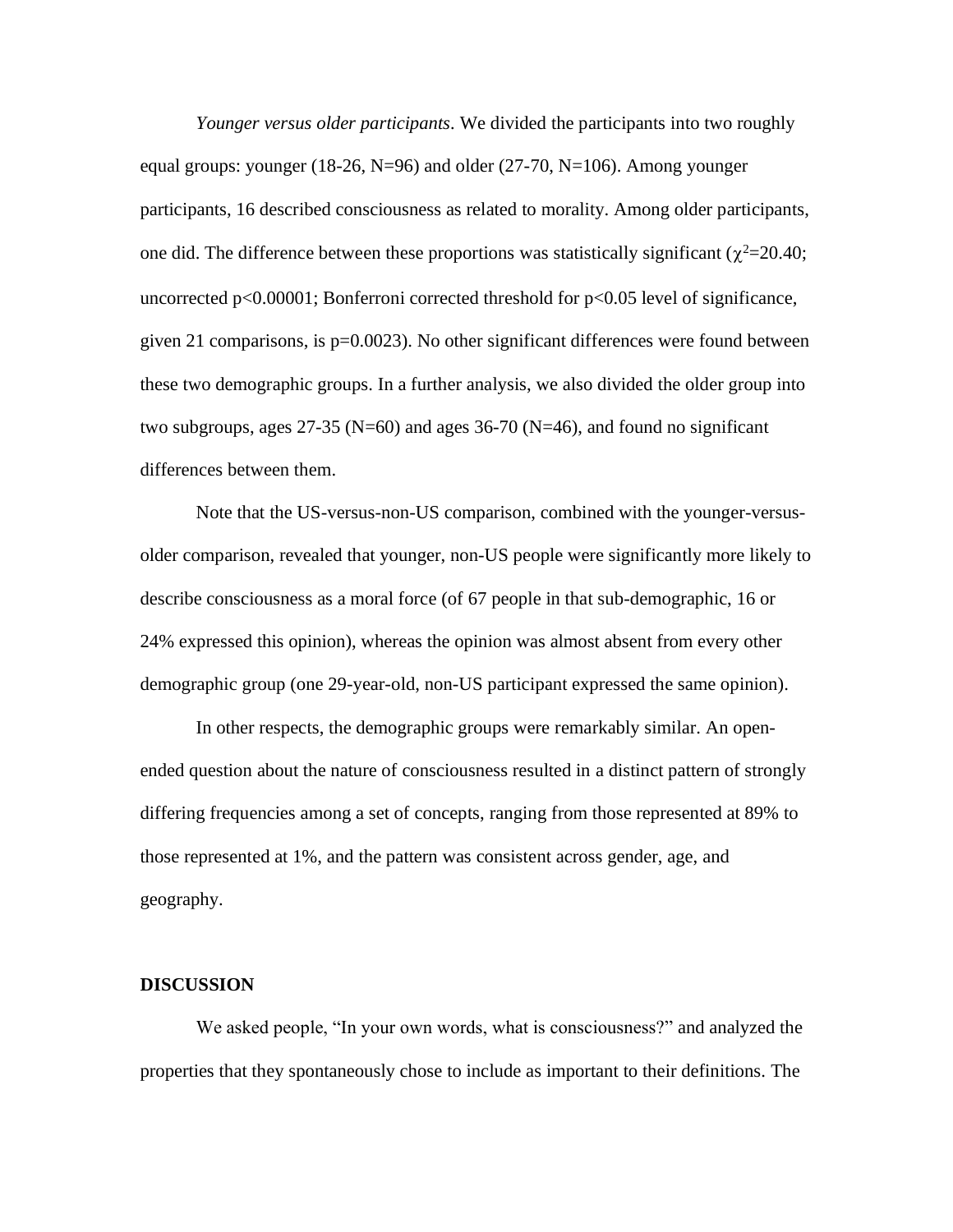crucial findings concerned the frequencies with which different perspectives on consciousness were represented in the sample. Almost all people (89%) described consciousness as fundamentally receptive – as a process of taking in, possessing, knowing, understanding, perceiving, being aware, or experiencing. This overall attribute appears to form the primary definition of consciousness in the general public. All other perspectives on consciousness were reported by a minority of people. The most surprising result, to us, was the low frequency of these other perspectives. The second most commonly reported perspective, that consciousness is agentic – that it can actively make decisions or control behavior – appeared in only 33% of responses. Perspectives became less frequent from there. Consciousness as a social phenomenon was represented by 24% of people. Consciousness as being awake or alert was mentioned by 19% of people. Consciousness as mystical, transcending the physical world, a perspective that we had thought might apply to a high percentage of the general public, was instead mentioned by only 10% of people. Of those, none mentioned an immortal soul that survives death, and only one person mentioned any overtly religious concept. Consciousness in relation to memory was mentioned by 6% of people. Consciousness as an inner voice or inner being – one might call it the homunculus view – was represented by 5% of people. Finally, only three people (1.5%) mentioned any specific, current, scholarly theory about consciousness.

It is important to keep in mind what these results show and what they do not show. Consider the finding that only 33% of people described consciousness as agentic. Had we asked people explicitly, "Is consciousness an active agent that can make decisions and control behavior?" it is possible that most people would have said yes. The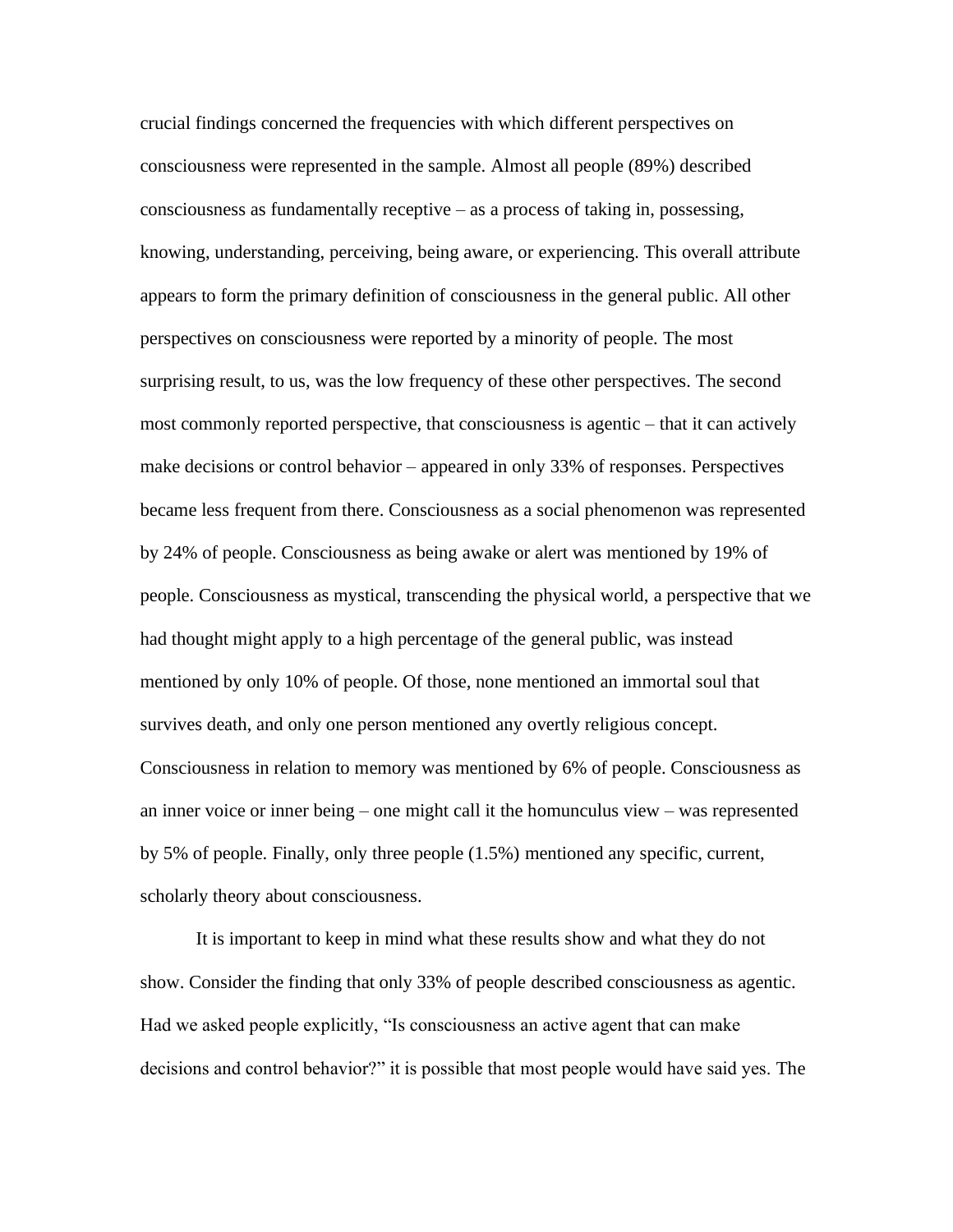point of the study was not to assess people's beliefs, a type of study that has already been done before [9-11]. Instead, our study assessed the relative likelihood of various concepts to come to mind and to be reported when people thought about consciousness. In that way, it assessed something more like the actual definition of the word as people intuitively understand it – the network of concepts related to consciousness, and the connectional weight of each concept to the overall idea of consciousness. The results show that the property of agency is surprisingly only weakly connected and thus rarely mentioned, and that the property of receptivity is dominant.

In the "hard problem" view that most modern philosophers take, consciousness is an inner feeling, the "what it is like" component, that accompanies some of the information processing in the brain [17,27]. In our sample, only 16% of participants explicitly described consciousness as an inner, subjective feeling or experience. Nobody used the term "hard problem" and nobody made an explicit, side-by-side comparison between merely containing or processing information versus experiencing it. However, unlike the property of agency, which is categorically clear and easy to put into words (participants either mentioned it or not), the property of subjective experience is subtle and much harder to pin down in words. It is possible that many of the participants who wrote about consciousness as awareness, or about consciousness as sensory perception, may have been trying to describe the property of subjective feeling or experience, but without the right words to convey it explicitly. The combination of those who said consciousness is awareness, consciousness is sensory perception, and consciousness is subjective feeling or experience, encompassed 74% of the sample. One could say that in the most liberal estimate, allowing the most latitude for the meanings of words, possibly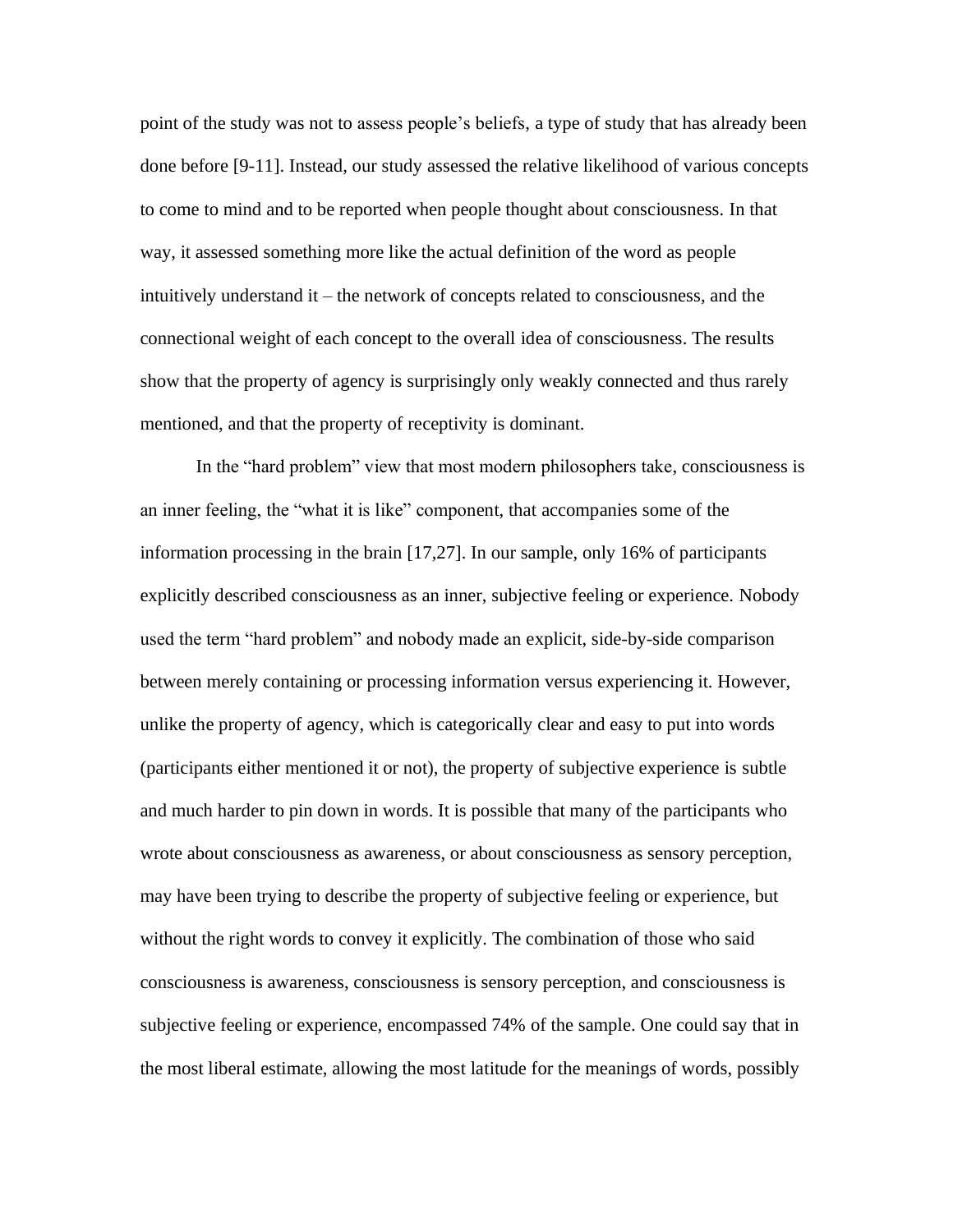as many as 74% of participants expressed the view that consciousness is subjective experience, but that relatively few of them thought the concept was crucial enough to put it explicitly. That consciousness is a receptive process was explicitly noted by the majority of people; that consciousness is specifically the experience that sometimes accompanies internal processing was explicitly noted by a small minority.

Why not ask specific questions, to more precisely determine people's beliefs toward consciousness as a feeling or subjective experience? Asking specific questions about beliefs in consciousness is a valuable approach and has been used in previous studies [9-11]. However, the approach does come with a risk. To ask whether a person believes consciousness to be experience, one would first need to explain what is meant by experience. One would need to clarify that in one philosophical view, consciousness is the "what it is like" component or essence, and not the item being experienced. One would need to clarify that sensory information can be received and processed, decisions made and actions taken, all without any accompanying subjective experience, and that in this particular view, consciousness is the special property of experience itself. Having explained the concept in sufficient clarity to ask questions about it, one has potentially implanted the concept in the head of the interviewee, who might think, "That sounds like a clever idea; sure, I think it's relevant to consciousness." Now one is no longer probing what the general public thinks about consciousness, but what the general public might think after potentially new concepts and distinctions have been put into their heads, or at least artificially brought into the foreground of their thinking. The present study took the approach of assessing people's own, spontaneous ideas in response to an open-ended question.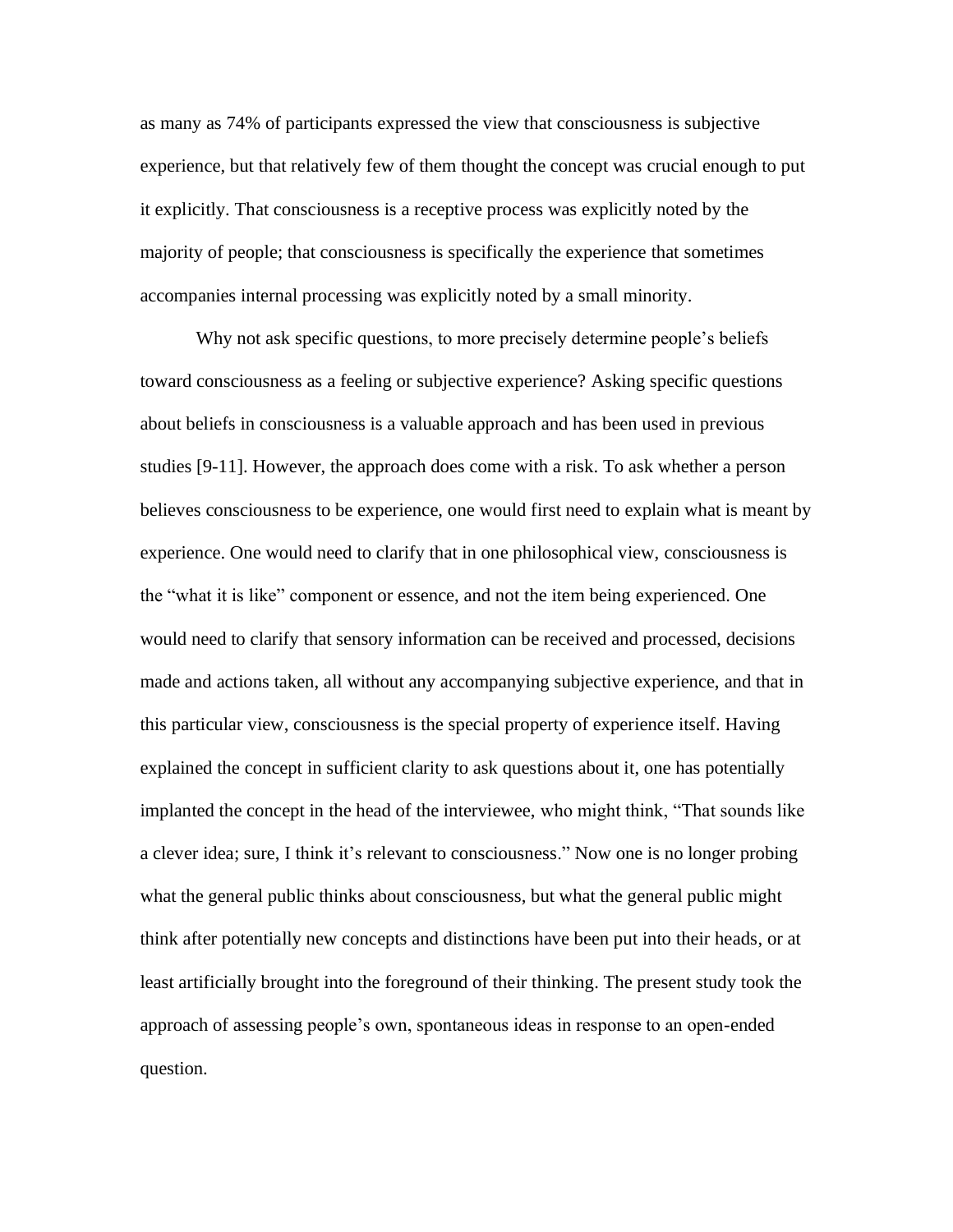One might expect self awareness or self knowledge to be a common definition. It was not. Although the majority of people described consciousness as some form of awareness, only a subset described it as including self awareness. Moreover, when mentioning the self, people tended to describe it as merely one of the many possible items that can be subject to awareness. Thus, again, the dominant concept was that consciousness is a receptive process, taking in, or possessing, or perceiving items, whether those items are elements of the external world or elements of the self.

In general, scientific perspectives on consciousness played almost no role in people's answers. Only 6% of people even mentioned the brain or neurons. At the same time, religious or spiritual views also played almost no role. Once again, we cannot infer that people generally do not care about the science, or do not believe in a spiritual view of consciousness. Instead, the results show that science and spirituality are only relatively weakly associated with the core concept of consciousness and therefore come to people's minds less frequently. These findings also give us some confidence that the study assessed the honest, intuitive views of the general public, and not pre-packaged views from science, philosophy, or religion.

Other low-frequency responses were also a surprise to us. For example, how can it be that in so much of the scientific world, attention and consciousness are inextricably linked [15,19,23-25], and yet in the general public, the two are almost never mentioned together? Only two participants mentioned any property resembling selective attention. We suggest the almost total lack of reference to attention in our sample probably reflects a difference between the scientific and colloquial definition of attention. Colloquially, consciousness encompasses a broad field of items, and attention targets a restricted,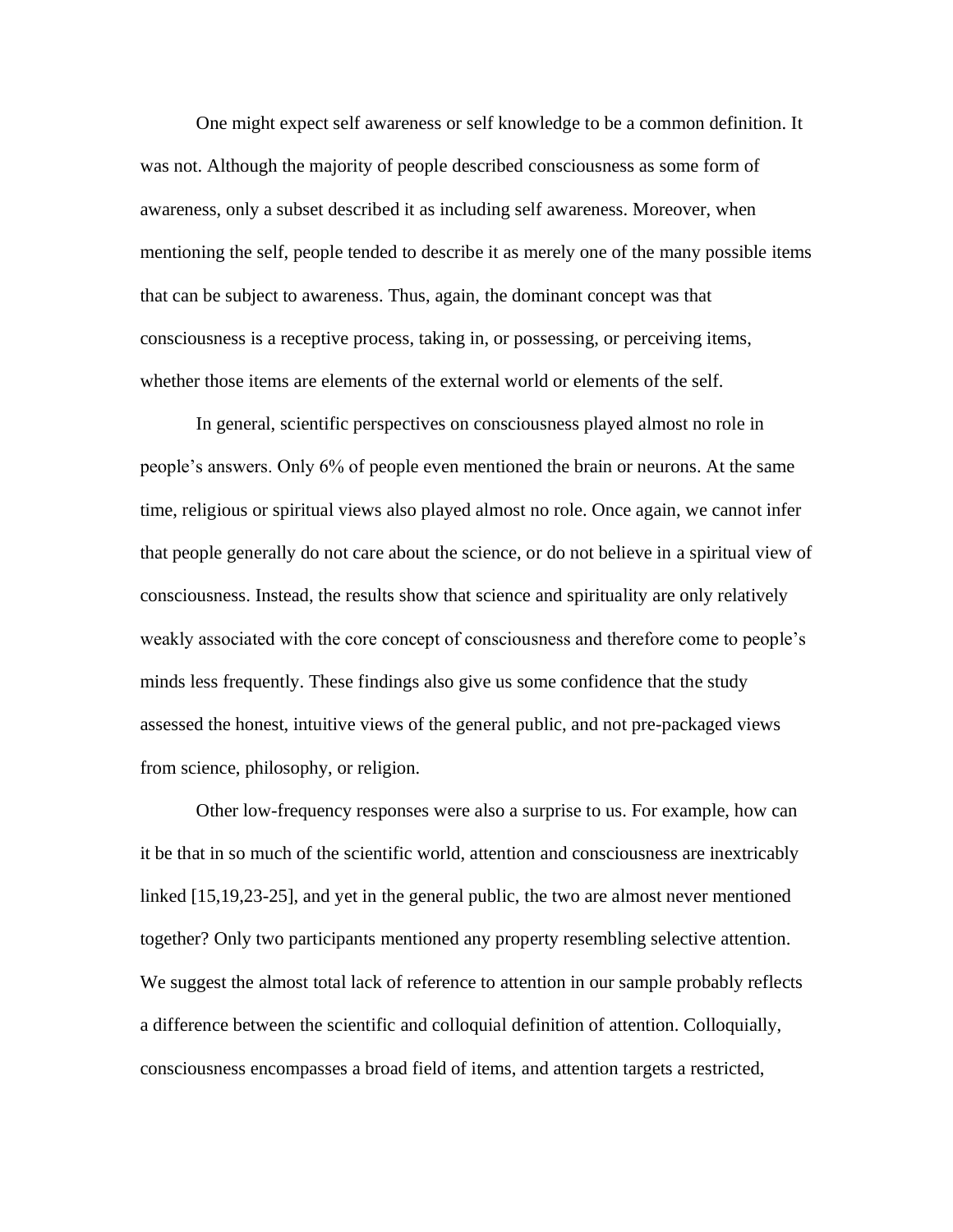chosen subset. You may be conscious of two people standing in front of you, while choosing to pay attention to one of them. In that sense, consciousness and attention are fundamentally different concepts. In psychology and especially in neuroscience, however, attention is not just the singular focus at the center of a field of processed items. It is a signal enhancement mechanism in the brain, especially in the cerebral cortex, that can apply to varying degrees to a range of signals. If you are conscious of many items, probably all of them are receiving at least some attentional enhancement. That enhancement allows for deeper processing. Without any attentional enhancement on an item, you are probably not conscious of it, a phenomenon known as inattentional blindness [24,33,34]. One of the lessons here may be that words can come to have different meanings in colloquial and scientific English.

Views on consciousness almost certainly change over time, and the present results suggest at least some recent evolution in the definition of the word. About a quarter of the young, non-US participants considered consciousness to have a moral dimension in addition to its other properties, informing people of right and wrong (16 of 67 people or 24%). That opinion was almost totally absent from all other subgroups (only one other person, a 29-year-old, non-US respondent, expressed the view). It is possible that younger, non-US participants were simply inexpert at English, and made a mistake. However, that issue is tricky and subtle. Language is defined by usage. English is an international language, and if a significant proportion of English speakers make a "mistake" and extend the meaning of a word to an additional concept, then, among that demographic, that is the meaning of the word. For whatever reason, the idea of consciousness is apparently shifting toward including moral concepts among a younger,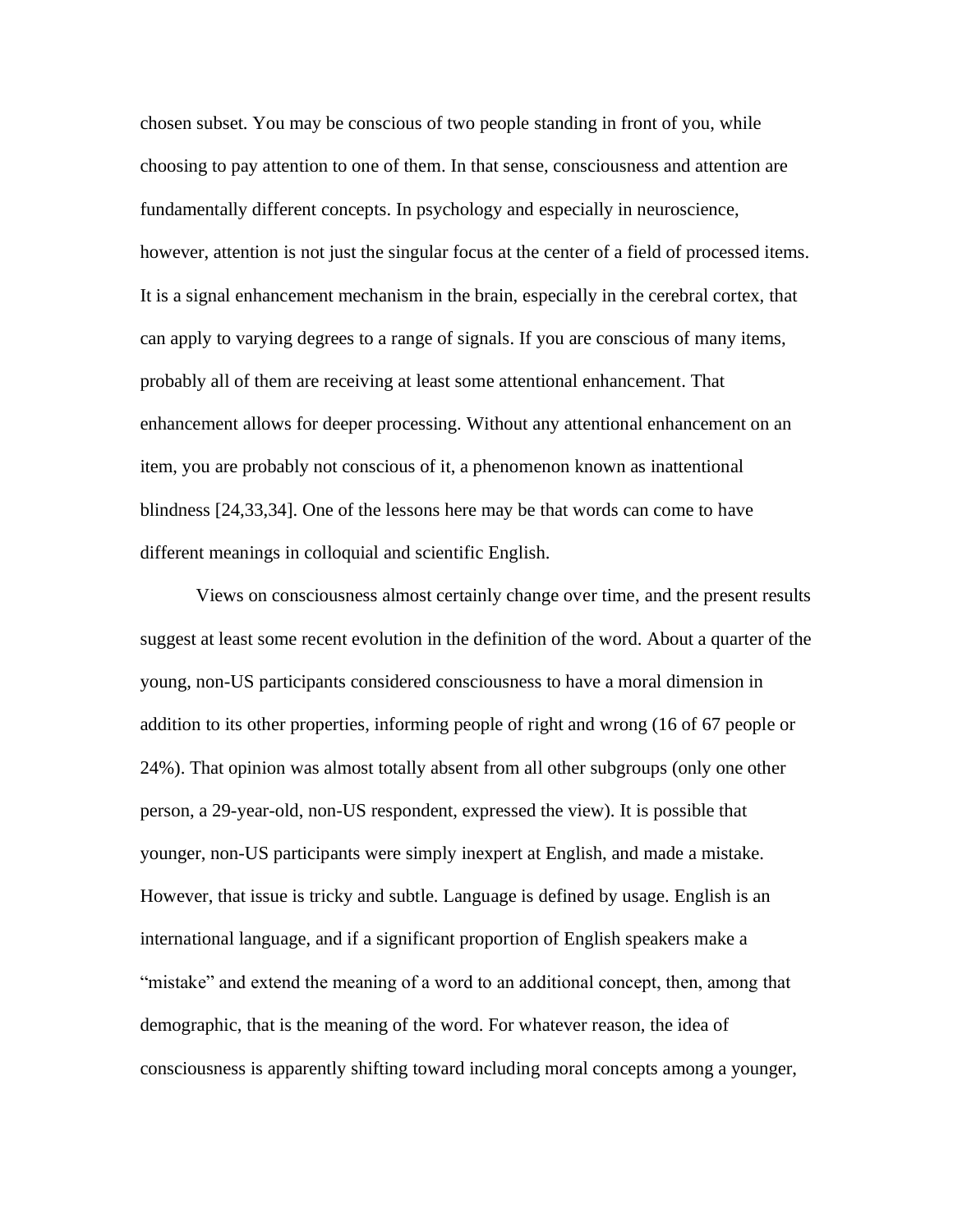non-US population. Moreover, their complex answers suggest that the shift in meaning is not a simple matter of mistaking one word for another. Whatever the root cause, that subgroup has a slightly different statistical mix of concepts that come to mind when trying to define the word consciousness. It would be interesting to ask the question over many decades to track the changing cultural understanding of consciousness.

From our results, a relatively clear picture of what consciousness means to people emerges. Some properties that we expected be central to the public concept are instead peripheral. It is only weakly associated with decision and control, social interaction, wakefulness, and alertness. It is almost unassociated with memory, with the brain, with spiritualism, or with an inner voice. Instead, the core concept is overwhelmingly of consciousness as a personal receptive capacity, the ability to take in or possess mental content, that can apply to anything knowable whether elements of the surrounding world or elements of the self.

#### **DATA AVAILABILITY**

The data that support the findings of this study are available on Figshare at <https://figshare.com/s/ba197308bbf2d82de219> [14].

#### **ACKNOWLEDGMENTS**

This work was supported by the Princeton Neuroscience Institute Innovation Fund.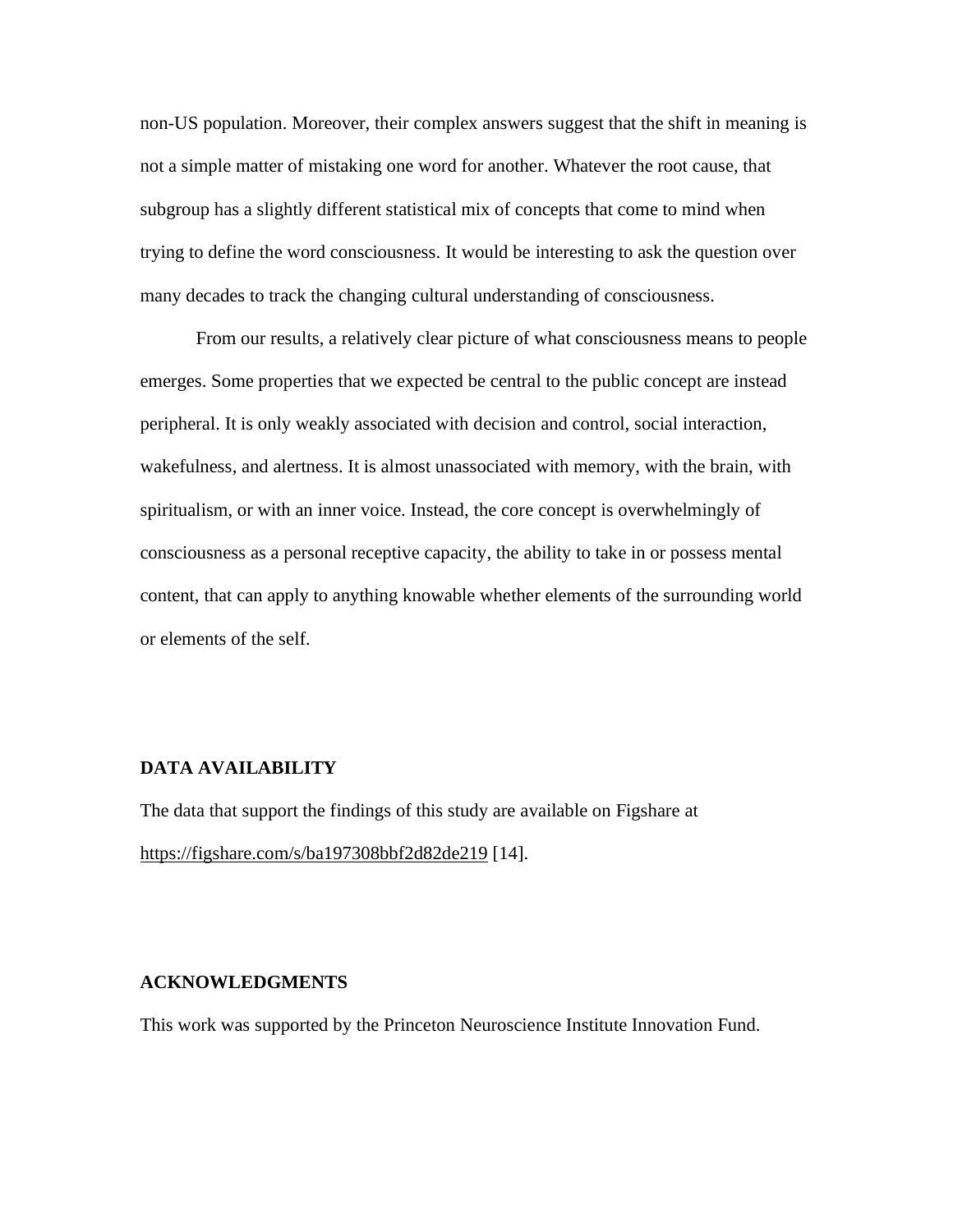## **REFERENCES**

1. D. C. Dennett, *Consciousness Explained.* Boston, MA: Little, Brown, and Co. (1991).

2. K. Frankish, Illusionism as a theory of consciousness. *Journal of Consciousness Studies* 23, 1-39 (2016).

3. D. J. Chalmers, The meta-problem of consciousness. *Journal of Consciousness Studies* 25, 6-61 (2018).

4. M. S. A. Graziano, A. Guterstam, B. J. Bio, A. I. Wilterson, Toward a standard model of consciousness: reconciling the attention schema, global workspace, higher-order thought, and illusionist theories. *Cognitive Neuropsychology* 37, 155-172 (2020).

5. S. Blackmore, *Consciousness, An Introduction, Third Edition.* Routledge (2018).

6. A. Doerig, A. Schurger, M. H. Herzog, Hard criteria for empirical theories of consciousness. *Cognitive Neuroscience* 17*,* 41-62 (2021).

7. M. Michel, S. M. Flemming, H. Lau, et al., An informal internet survey on the current state of consciousness science. *Frontiers in Psychology* 9, 2034, doi: 10.3389/fpsyg.2018.02134 (2018).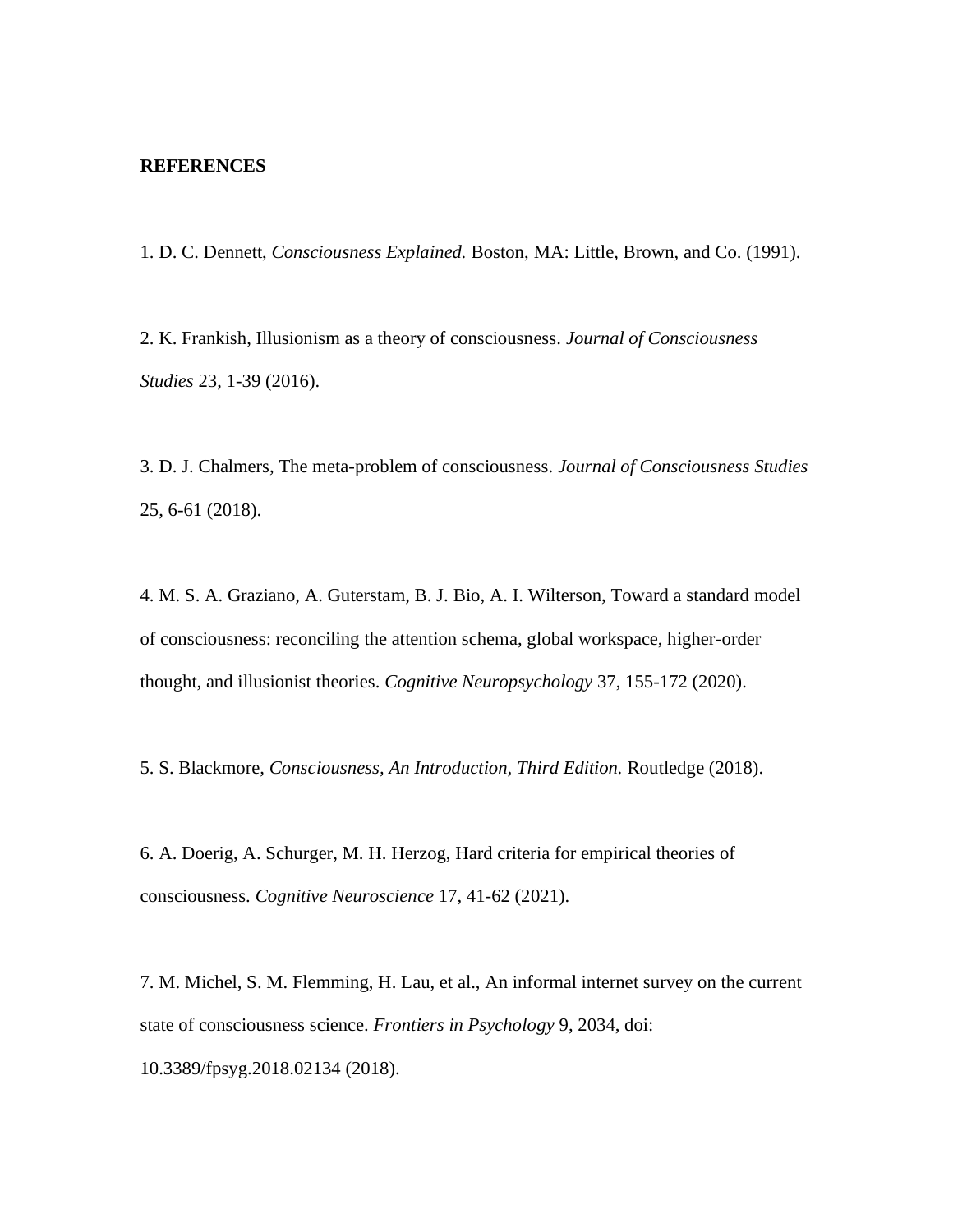8. J. Francken, L. Beerendonk, D. Molenaar, J. Fahrenfort, J. Kiverstein, A. Seth, S. van Gaal, An academic survey on theoretical foundations, common assumptions and the current state of the field of consciousness science. PsyArXiv,

<https://psyarxiv.com/8mbsk/> (2021).

9. I. Baruss, *The Personal Nature of Notions of Consciousness: A Theoretical and Empirical Examination of the Role of the Personal in the Understanding of Consciousness.* University Press of America (1990).

10. R. Pekala, *Quantifying Consciousness: An Empirical Approach.* Plenum Press (1991).

11. E. DiTommaso, F. Szeligo, F. Assessing consciousness: The Consciousness Perception Questionnaire (CPQ). *Imagination, Cognition and Personality, 14*(4), 291– 316 (1995).

12. S. Palan, C. Schitter, Prolific.ac—A subject pool for online experiments. J. Behav. Exp. Finance 17, 22–27 (2018).

13. Pew Research Center, The Age Gap in Religion Around the World. June 13, 2018.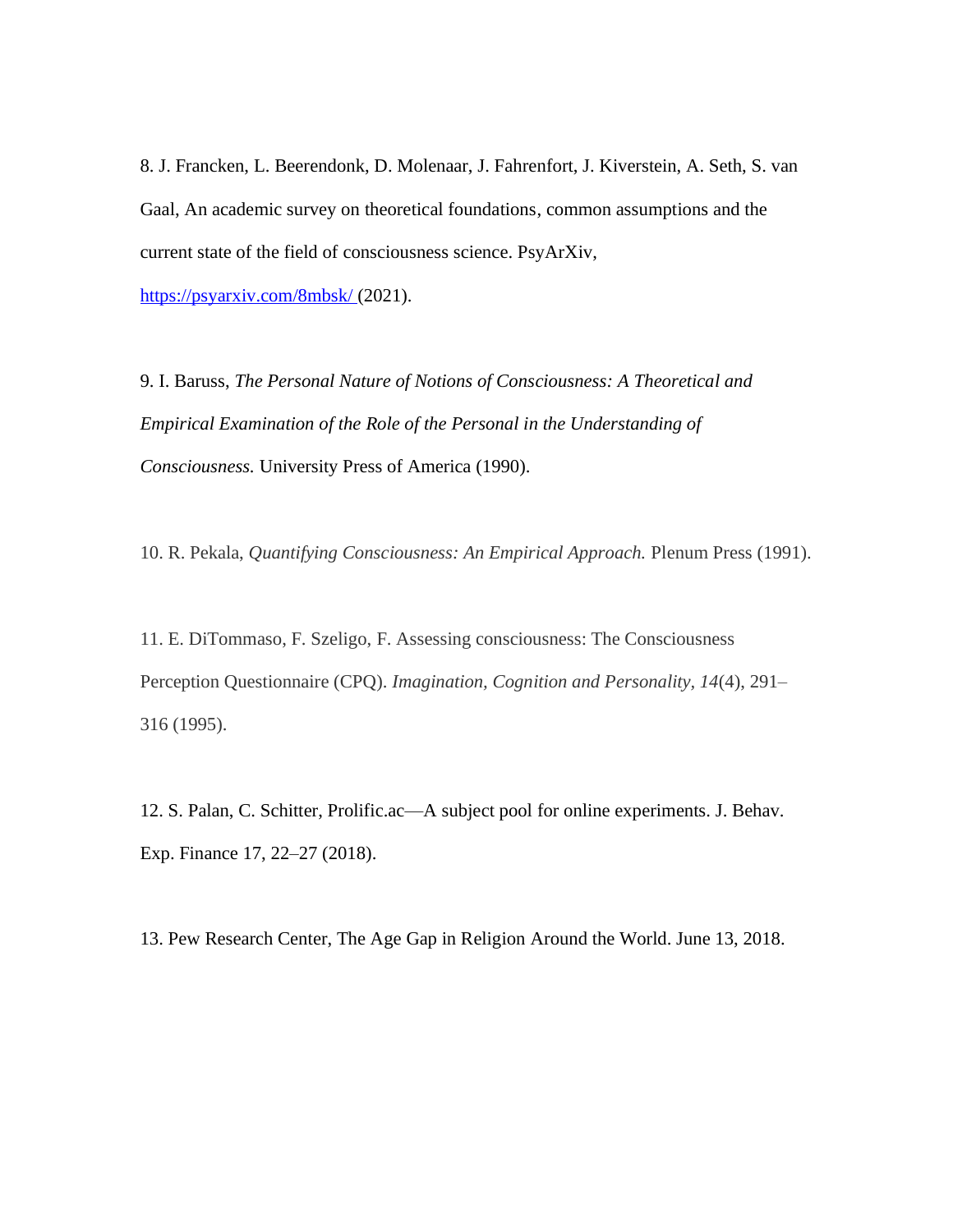14. M. S. A. Graziano and I. R. Christian, Survey Responses and Word Frequency. Figshare. Dataset. [https://figshare.com/s/ba197308bbf2d82de219.](https://figshare.com/s/ba197308bbf2d82de219) Deposited March 25, 2022.

15. T. W. Webb, M. S. A. Graziano, The attention schema theory: A mechanistic account of subjective awareness. Frontiers in Psychology 6, doi: 10.3389/fpsyg.2015.00500 (2015).

16. J. K. O'Regan, A. Noe, What it is like to see: A sensorimotor theory of perceptual experience. *Synthèse* 129, 79-103 (2001).

17. D. J. Chalmers, Facing up to the problem of consciousness. Journal of Consciousness Studies 2, 200-219 (1995).

18. B. J. Baars, *A Cognitive Theory of Consciousness.* Cambridge University Press (1988).

19. S. Dehaene, *Consciousness and the Brain.* Viking Press (2014).

20. R. Gennaro, *The Consciousness Paradox: Consciousness, Concepts, and Higher-Order Thoughts*. Cambridge, MA: MIT Press (2012).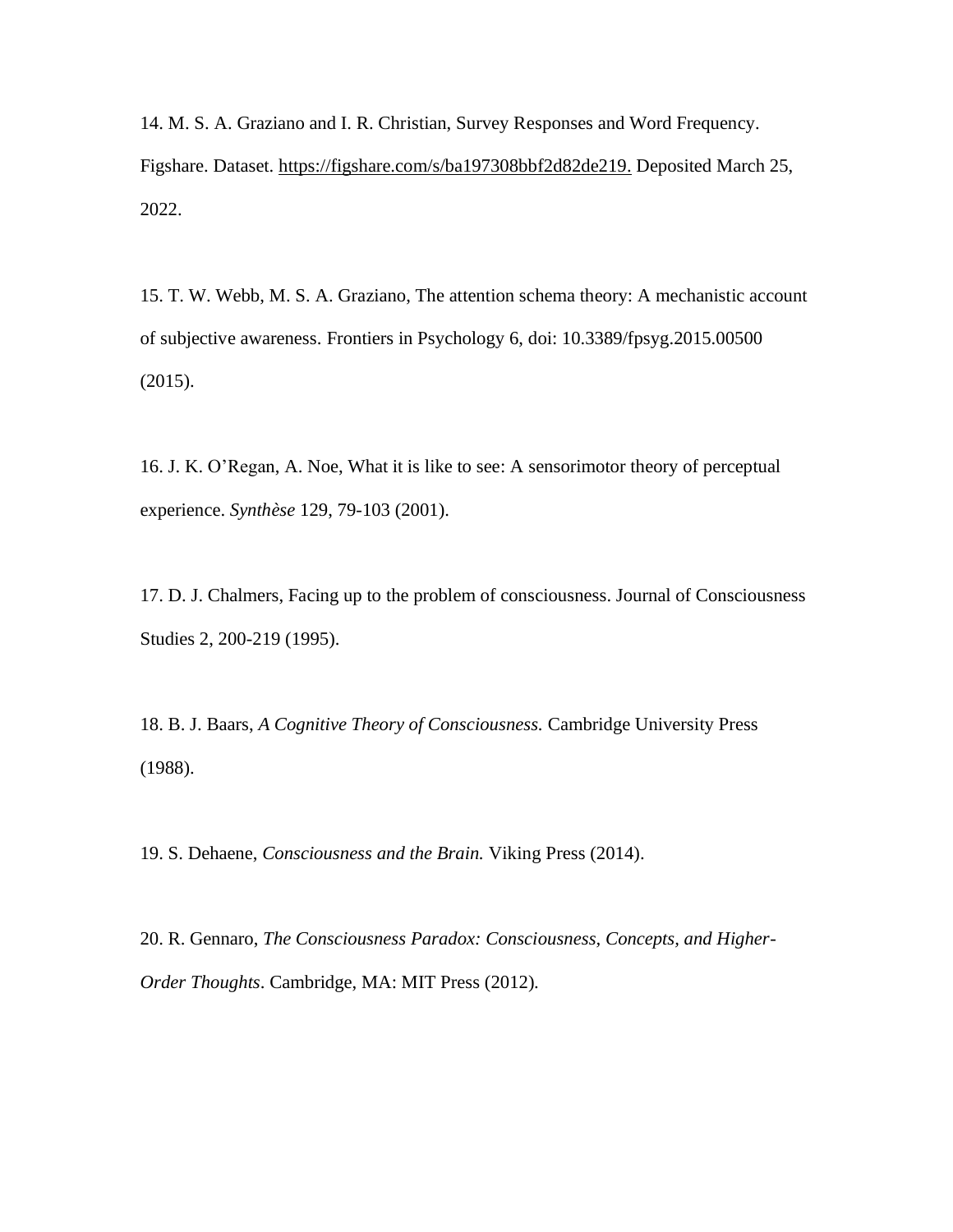21. D. Rosenthal, *Consciousness and Mind*. Oxford University Press (2005).

22. G. Tononi, M. Boly, M. Massimini, and C. Koch, Integrated Information Theory: From Consciousness to its Physical Substrate. *Nature Reviews Neuroscience* 17, 450-461 (2016).

23. M. I. Posner, Attention: the mechanisms of consciousness. *Proc. Natl. Acad. Sci. U.S.A.* 91, 7398-7403 (1994).

24. A. Mack, I. Rock, *Inattentional Blindness.* MIT Press (2000).

25. M. S. A. Graziano, S. Kastner, Human consciousness and its relationship to social neuroscience: a novel hypothesis. *Cognitive Neuroscience 2,* 98-113 (2011).

26. A. M. Turing, Computing machinery and intelligence. *Mind 59,* 433-460 (1950).

27. T. Nagel, What is it like to be a bat? *The Philosophical Review, 83,* 435-450 (1974).

28. C. Frith, Consciousness is for other people. *Behavioral and Brain Sciences* 18, 682- 683 (1995).

29. P. Carruthers, How we know our own minds: The relationship between mindreading and metacognition. *Behavioral and Brain Sciences* 32, 121-182 (2009).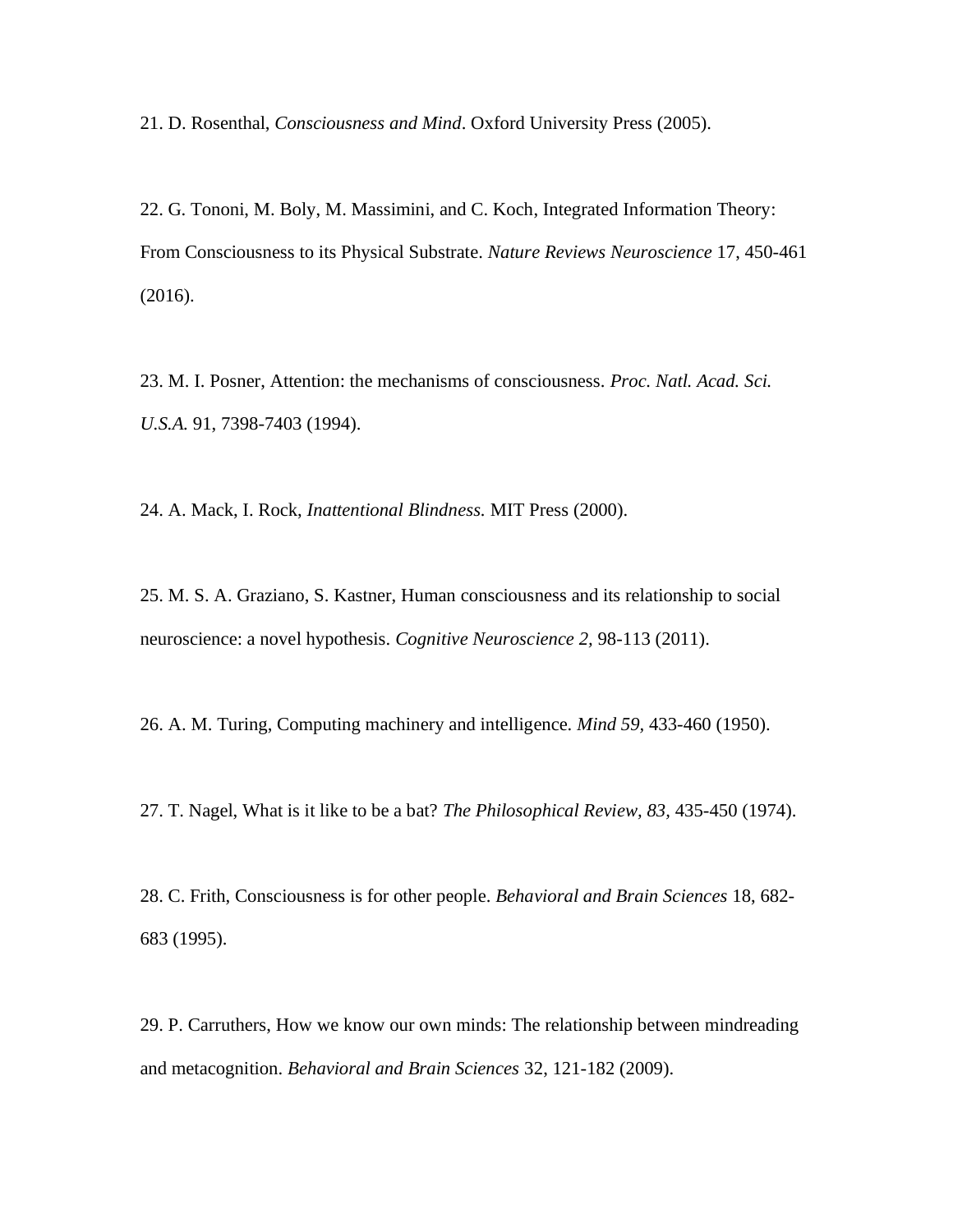30. R. F. Baumeister, E. J. Masicampo, Conscious Thought Is for Facilitating Social and Cultural Interactions: How Mental Simulations Serve the Animal-Culture Interface. *Psychological Review* 117, 945-971 (2010).

31. M. S. A. Graziano, *Consciousness and the Social Brain.* Oxford University Press (2013).

32. W. Prinz, Modeling self on others: An import theory of subjectivity and selfhood. *Consciousness and Cognition* 49, 347-362 (2017).

33. D. J. Simons, C. F. Chabris, Gorillas in our midst: sustained inattentional blindness for dynamic events. *Perception* 28, 1059-1074 (1999).

34. T. Drew, M. L. Võ, J. M. Wolfe, The invisible gorilla strikes again: sustained inattentional blindness in expert observers. *Psychological Science* 24, 1848-1853 (2013).